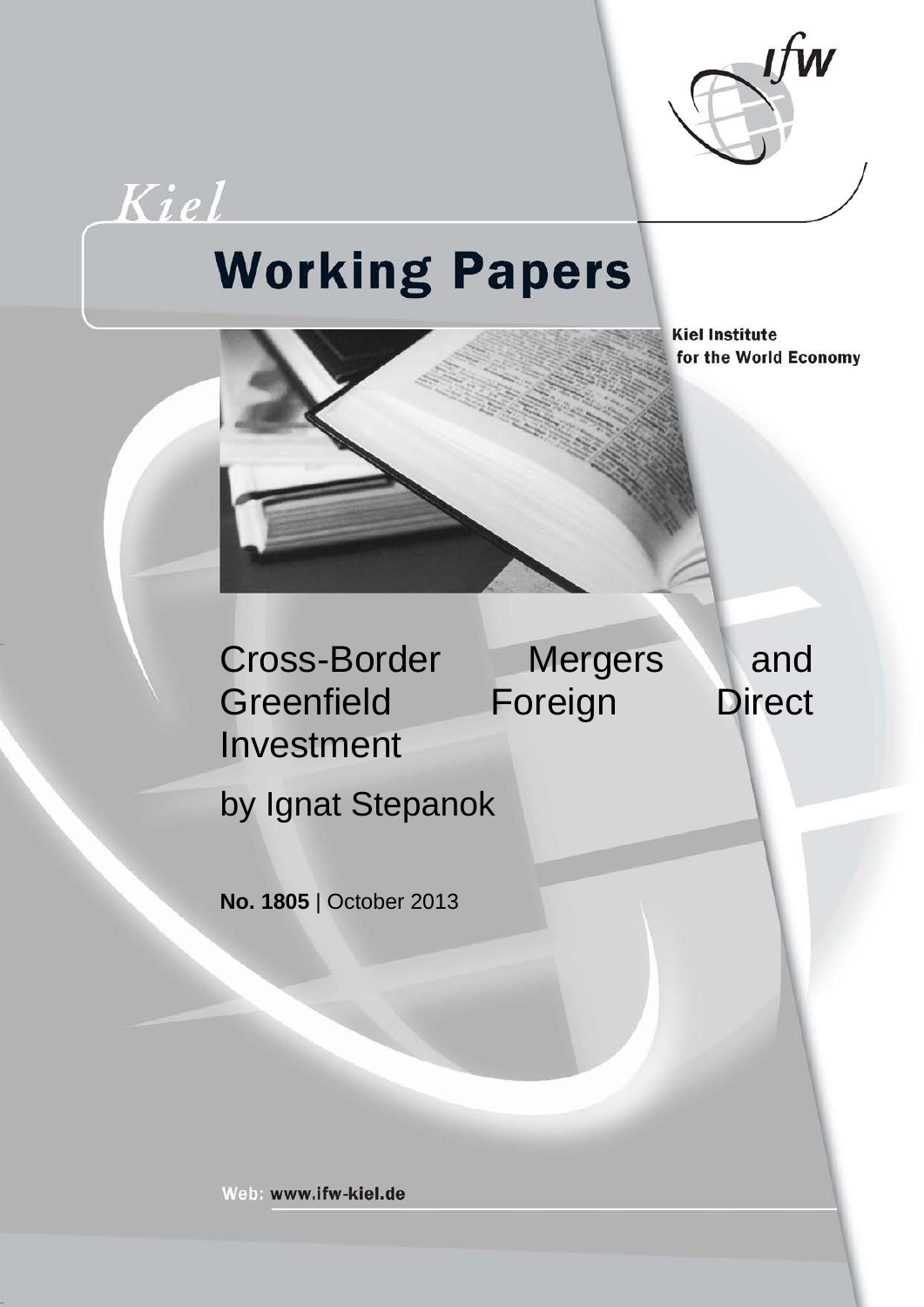Kiel Working Paper No. 1805| October 2013

# **Cross-Border Mergers and Greenfield Foreign Direct Investment**

Ignat Stepanok

Abstract: I present a model of international trade and foreign direct investment (FDI), where FDI is comprised of greenfield FDI and mergers and acquisitions (M&A). Working in a monopolistically competitive environment, merging firms do not reduce competition. Mergers are motivated by efficiency gains and transfer of technology and expertise. Following empirical evidence, I model greenfield investors as the more productive group relative to M&A firms, which are in turn more productive than exporters. The model has two symmetric countries and generates two-way flows of both M&A and greenfield FDI. Greater proximity to a market makes more firms choose greenfield FDI over M&A when investing there. Empirical evidence supports this result.

Keywords: Foreign direct investment, mergers, acquisitions, greenfield, firm heterogeneity

JEL classification: F12, F23

**Ignat Stepanok** Kiel Institute for the World Economy 24100 Kiel, Germany Telephone: +49 431-8814-602 E-mail: ignat.stepanok@ifw-kiel.de

\_\_\_\_\_\_\_\_\_\_\_\_\_\_\_\_\_\_\_\_\_\_\_\_\_\_\_\_\_\_\_\_\_\_\_\_

*The responsibility for the contents of the working papers rests with the author, not the Institute. Since working papers are of a preliminary nature, it may be useful to contact the author of a particular working paper about results or caveats before referring to, or quoting, a paper. Any comments on working papers should be sent directly to the author. Coverphoto: uni\_com on photocase.com*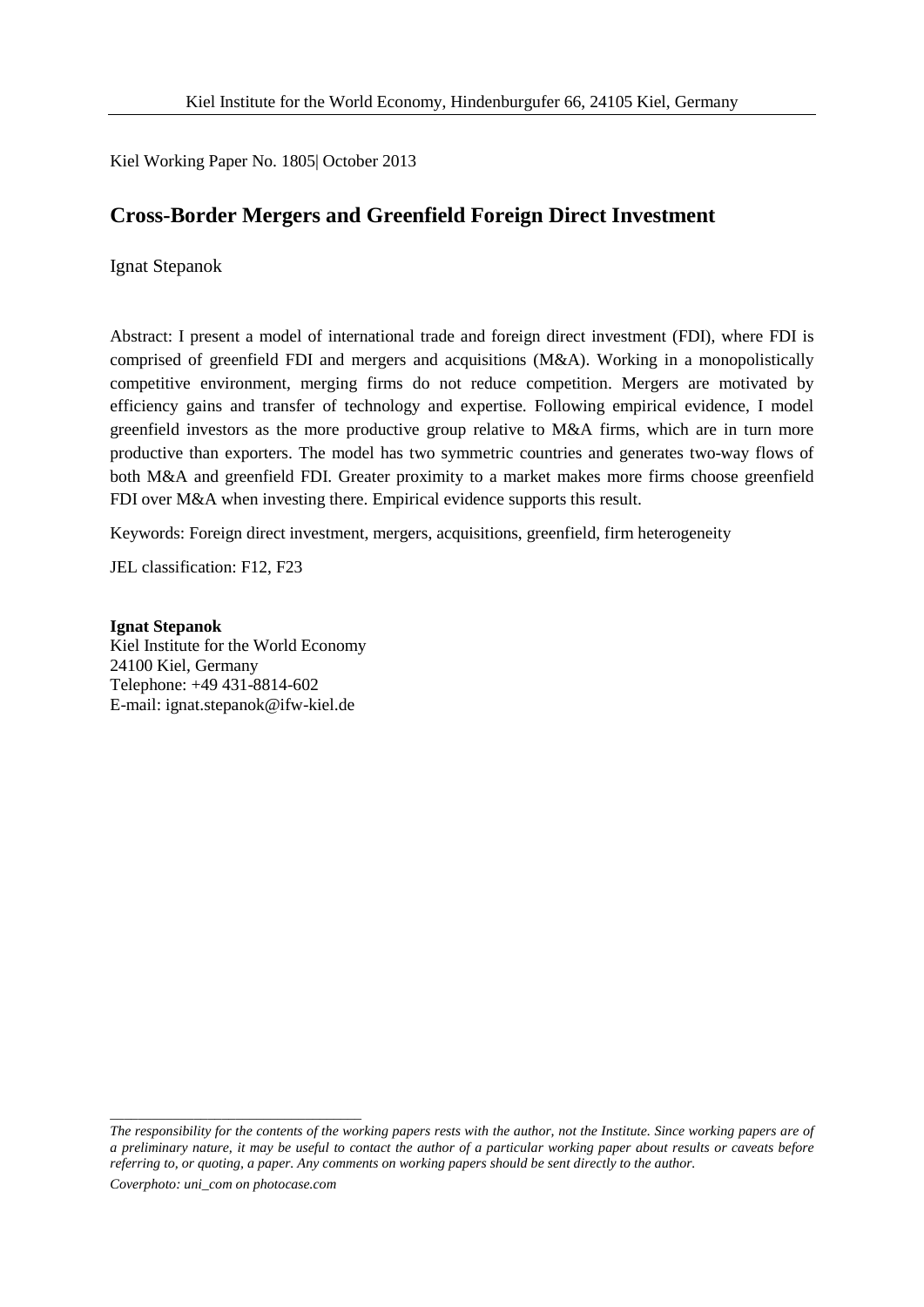# Cross-Border Mergers and Greenfield Foreign Direct Investment

Ignat Stepanok Kiel Institute for the World Economy

October 16, 2013

Abstract: I present a model of international trade and foreign direct investment (FDI), where FDI is comprised of greenfield FDI and mergers and acquisitions  $(M&A)$ . Working in a monopolistically competitive environment, merging Örms do not reduce competition. Mergers are motivated by efficiency gains and transfer of technology and expertise. Following empirical evidence, I model greenfield investors as the more productive group relative to M&A firms, which are in turn more productive than exporters. The model has two symmetric countries and generates two-way flows of both M&A and greenfield FDI. Greater proximity to a market makes more firms choose greenfield FDI over M&A when investing there. Empirical evidence supports this result.

Keywords: Foreign direct investment, mergers, acquisitions, greenfield, firm heterogeneity.

JEL classification: F12; F23.

Acknowledgments: I thank Paul Segerstrom for his advice and thorough discussion of the paper. I am also grateful to David Domeij, Frédéric Robert-Nicoud and Yoichi Sugita for useful comments and suggestions as well as participants at the European Trade Study Group meeting in Copenhagen, the Spring Meeting of Young Economists in Mannheim and seminar participants at the Kiel Institute for the World Economy. Financial support from the Wallander Foundation and the Fritz Thyssen Foundation is gratefully acknowledged.

Author: Ignat Stepanok, Kiel Institute for the World Economy, Hindenburgufer 66, D-24105 Kiel, Germany ignat.stepanok@ifw-kiel.de

# 1 Introduction

This paper presents a model of foreign direct investment (FDI) that consists of both greenfield FDI (building of a production facility abroad) and mergers and acquisitions (M&A). Most of the horizontal FDI literature describes FDI as greenfield FDI. It explores the trade-off between the benefit of economies of scale of producing at home versus the benefit of producing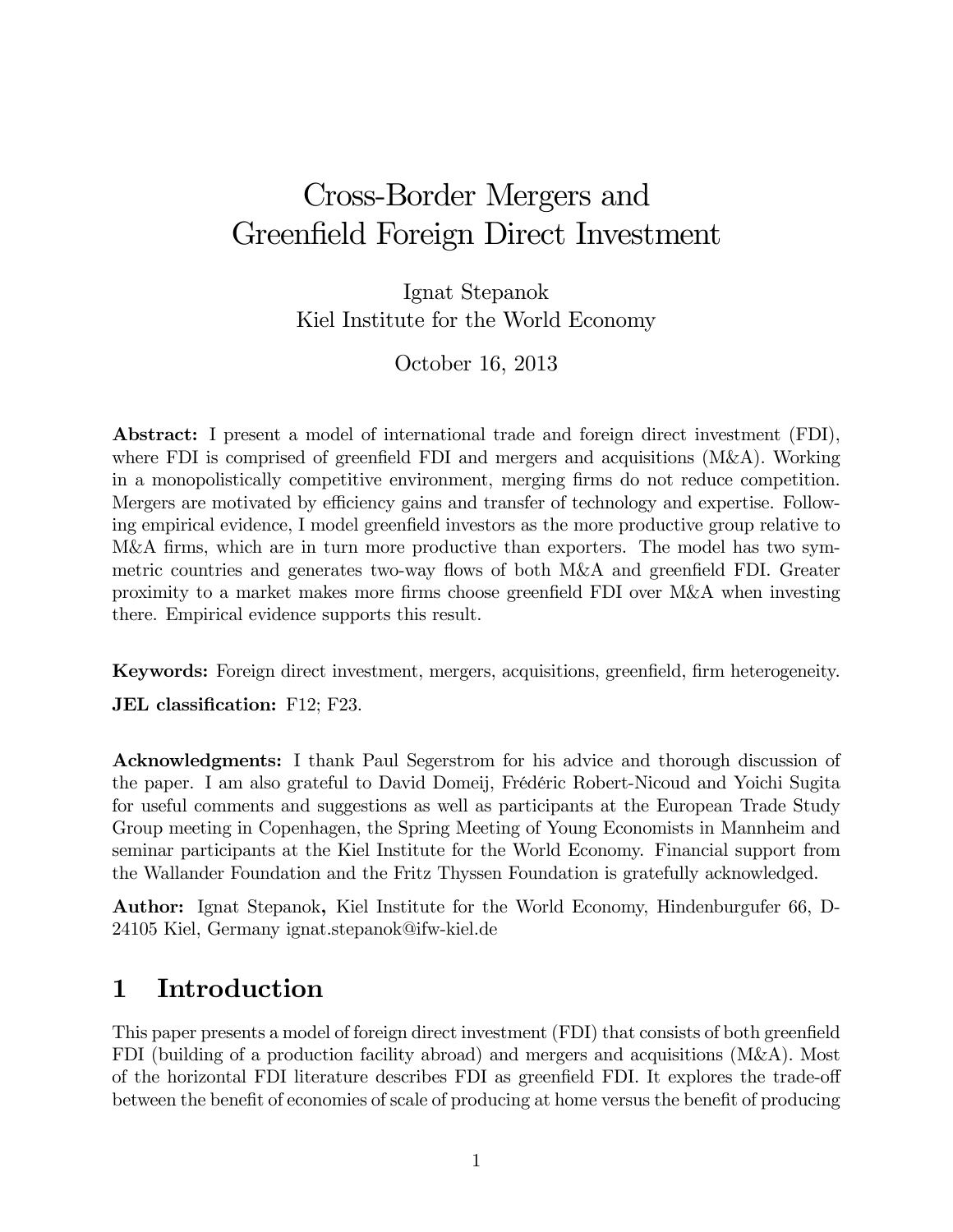abroad and foregoing the payment of the variable costs of trade like transportation costs and tariffs. The bulk of FDI however belongs to cross-border M&A activity, over eighty percent in 1999 according to UNCTAD (2000), or according to Head and Ries (2008) for the years between 1987 and 2001 two thirds of total FDI.

When looking at total M&A activity, cross-border and domestic deals, cross-border activity also constitutes a significant share. According to Gugler et. al. (2003) for the period 1981-1998, cross-border mergers as a share of all mergers were 10:6% in the US, 29:9% in the UK, 33:5% in continental Europe, 52:6% in Japan, 30:0% in Australia, New Zealand and Canada and 28:5% in the rest of the world.

In order to study the effect of policy on FDI, it is important to properly model its composition and firms' incentives to chose a particular mode of entry into foreign markets. The purpose of this paper is to model FDI not only as green field investment but also as cross-border M&A. The paper does not investigate domestic M&A activity.

In the literature on FDI composition and trade, mergers are modelled in an oligopolistic setting as in Neary (2009), where the incentive to merge is based on strategic motives (merging firms reduce competition), exploiting complementarities among merging parties (firm headquarters with a specific entrepreneurial ability and a production facility with a separate productivity) in a monopolistically competitive market as in Nocke and Yeaple (2007) and  $(2008)$  or in an oligopolistic market as in Norbäck and Persson  $(2007)$  and  $(2008)$ . The current model suggests a different incentive for firms to merge: transfer of technology and managerial expertise from the more productive firm to the less productive one. There are three empirical regularities related to FDI that the model fits: first, greenfield investors are more productive than M&A firms. Second, the model generates two-way flows of both  $M\&A$ and greenfield FDI. Third, the closer are the two countries, the more greenfield FDI is chosen over M&A as a mode of entry.

I build a model with heterogeneous productivities as in Melitz (2003). There are two symmetric economies Home and Foreign. When a firm is "born" it draws a marginal cost from an exogenous distribution. Depending on how productive it turns out to be, it has several options to choose from: (i) to not enter any market, (ii) to enter only its local market, (iii) to enter its local market and to export to Foreign, (iv) to enter its local market and to merge with (take over) a firm abroad, or  $(v)$  to enter its local market and to invest in a new plant in Foreign that will allow it to produce its product abroad. Each of those choices are optimal depending on where on the productivity distribution a firm is. I solve the model for an equilibrium where the least productive firms choose (i), the more productive choose (ii), ... and the most productive choose option (v).

This ordering is certainly not arbitrary. Empirical evidence shows that exporters are more productive than non-exporters (see Bernard and Jensen (1999), Aw, Chung and Roberts (2000) and Clerides, Lach and Tybout (1998)), Örms engaging in FDI are in turn more productive than exporting Örms (see Girma, Kneller and Pisu (2005), Helpman (2006)) and within the group of firms choosing FDI as an option for entering the foreign market, the more productive ones are involved in greenfield FDI (see Nocke and Yeaple (2008)). The ordering is also supported by Raff et. al.  $(2011)$  who look at Japanese firm-level data.

In line with the theoretical literature on trade and firms with heterogenous productivities (in particular Melitz (2003) and Helpman, Melitz and Yeaple (2004)), I connect the choice to enter a market, both local and foreign, with a one-time payment of a fixed cost. The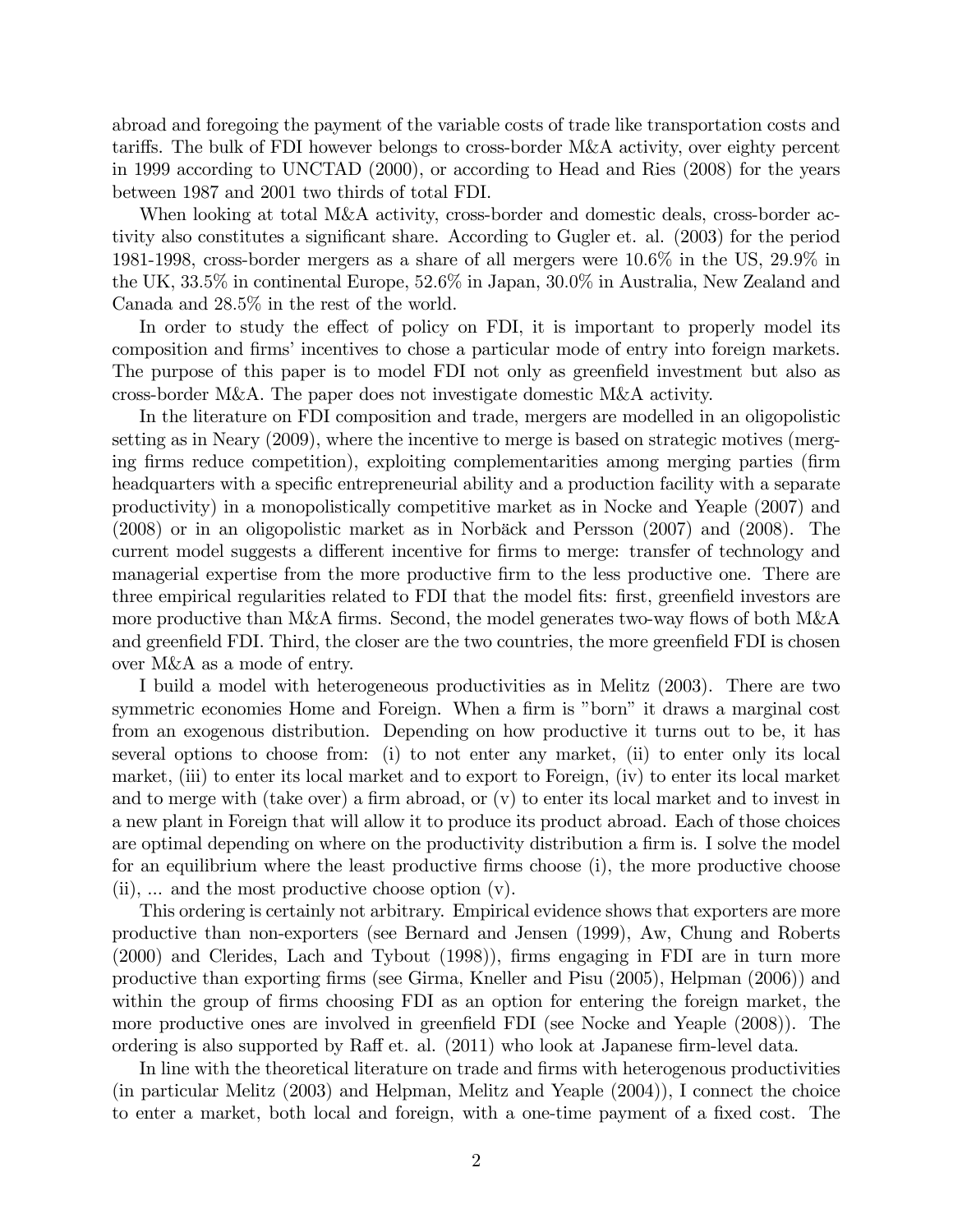magnitude of the fixed costs determines the productivity necessary to enter or not and if yes how (choices (i) through (v)). Helpman, Melitz and Yeaple (2004) have in addition to the usual fixed costs for entering the local market and for exporting a third one. This is the fixed cost for building a plant abroad. The innovative aspect of this paper is to introduce one more fixed cost: for merging with a foreign firm. Once the merger is completed, the home investor can use the production facilities of the foreign firm. A home firm can therefore enter the foreign market in one of three ways, by exporting, by merging with (acquiring) a foreign firm or by building a plant there.

Home firms find it optimal to acquire failing foreign firms since the benefit from the knowledge transfer in that case is greatest. The acquirer pays the fixed cost for the merger and is randomly assigned to a failing firm. The new restructured plant has a productivity inductivities of the two merging entities. The benefit from the merger is split according to a Nash bargaining solution.

When Renault took a third ownership in Nissan in 1999, it installed one of its top managers, Carlos Ghosn, as Nissanís CEO. He restructured Nissan and brought it back to proÖtability. It is this transfer of expertise and technology that I model. According to Bloom and Van Reenen (2010) management practices are an important source of firm productivity, where firms with better management are more productive and larger.

In comparison to Melitz (2003), in my model there are two more productivity thresholds, one that separates exporters from firms involved in  $M\&\Lambda$  and the other the threshold dividing firms involved in M&A and firms that open their own factory abroad (greenfield FDI). Lower variable costs to trade reduce total FDI mostly at the expense of M&A Örms, which in turn results in a higher share of green field investment in total FDI.

The contribution of the model developed in this paper is twofold: first, both greenfield FDI and cross-border M&A exist simultaneously and go both ways from Home to Foreign and from Foreign to Home. This is not present in Nocke and Yeaple (2008), which is the model closest to mine when it comes to the results on FDI composition it generates. In their model of asymmetric countries, M&A flows both ways. Greenfield FDI however goes only from the richer to the poorer country, while as income differences between the two countries become smaller, greenfield FDI decreases. Given their setup, there would be no greenfield FDI between equally developed economies, which is clearly at odds with the evidence.

Second, in the current model greater proximity to the foreign market increases the share of greenfield FDI. In order to generate this result, Nocke and Yeaple (2008) assume that the fixed cost for opening up a factory abroad is lower, the smaller the distance to the foreign country. Given that my model has iceberg trade costs (not present in Nocke and Yeaple (2008)), I believe that it generates that particular result in a more natural way, thinking of distance as affecting variable rather than fixed costs.

The next section lays out the model. Section three gives the solution and section four discusses the results. There is also an appendix where the more involving calculations are spelled out.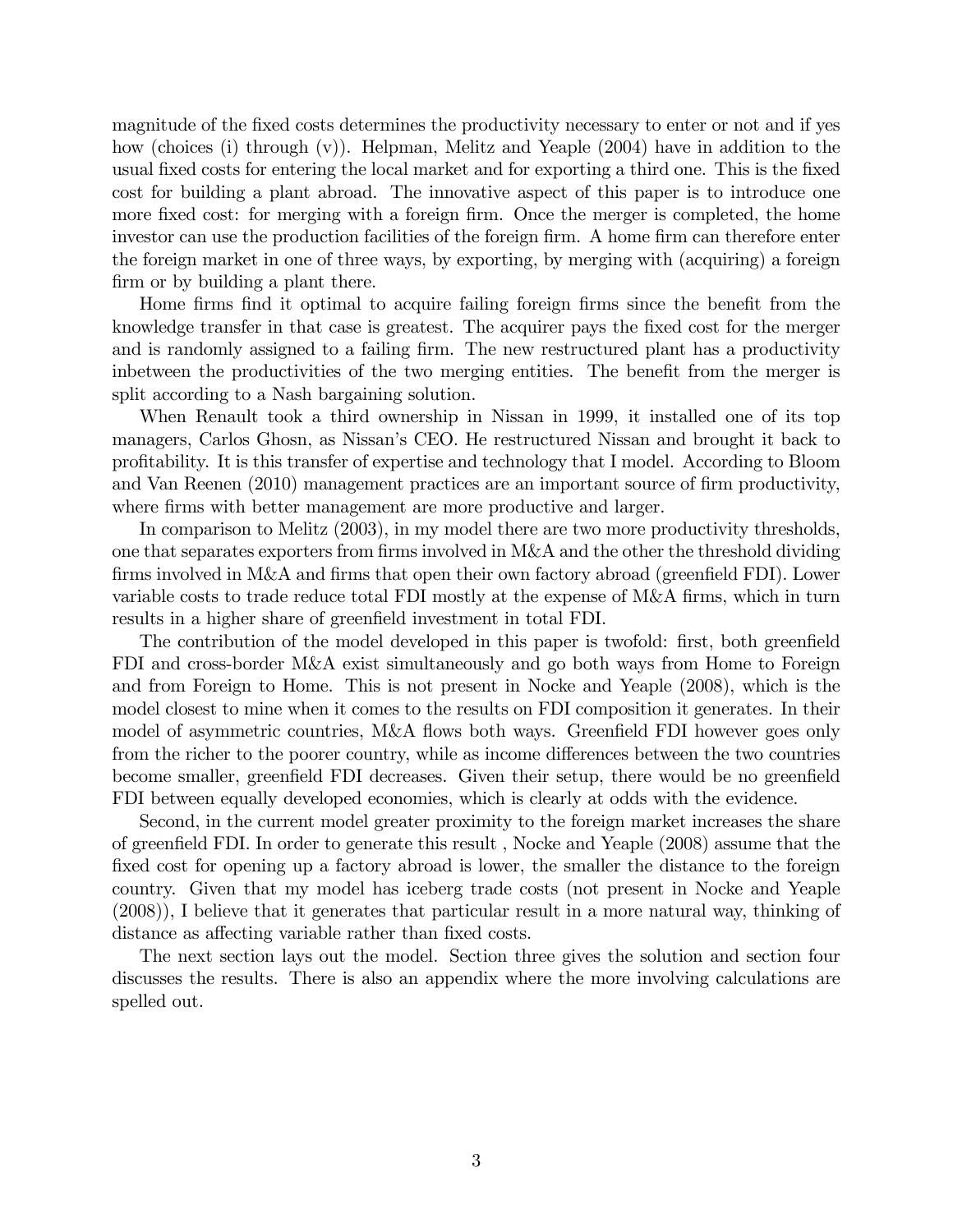# 2 The Model

In the model there are two symmetric economies (countries) Home and Foreign, a single consumption good sector with Dixit-Stiglitz monopolistic competition. The size of population in each country is exogenous and does not grow. Labor is the single factor of production, the labor market is perfectly competitive and there is no unemployment. Each worker is endowed with one unit of labor, which is inelastically supplied. Firms invest to discover new varieties of products. This investment represents a one-time product development fixed cost. After the firm incurs that cost and discovers a product, it draws its marginal cost from a given distribution.

To enter the Home and Foreign markets, there are certain exogenously given fixed costs to be paid, all of them paid in terms of labor units. Every choice of entry is associated with the payment of a fixed cost while exporters in addition face iceberg trade costs when shipping goods to the foreign market. Instead of exporting, a firm can choose to take over a foreign firm and use its production facilities. The benefit for the acquiring firm is not only to be able to gain a foothold for its product on the other market, but it also transfers part of its productivity to the less productive foreign firm. Some firms choose instead of exporting or taking over a foreign firm to establish their own plant abroad.

#### 2.1 Consumers

The representative consumer has a CES utility function given by

$$
u \equiv \left( \int_0^{m^c} x(\omega)^\alpha d\omega \right)^{\frac{1}{\alpha}},
$$

where  $m<sup>c</sup>$  is the measure of varieties available in the Home market,  $x(\omega)$  is the amount an individual consumes of a particular variety  $\omega$  and the degree of differentiation between products is determined by  $\alpha \in (0, 1)$ . Products are gross substitutes with an elasticity of substitution  $\sigma \equiv 1/(1 - \alpha) > 1$ .

Solving the optimization problem gives the following demand function:

$$
x(\omega) = \frac{p(\omega)^{-\sigma}}{P^{1-\sigma}}c,
$$
\n(1)

where  $P \equiv \left(\int_0^{m^c} p(\omega)^{1-\sigma} d\omega\right)^{\frac{1}{1-\sigma}}$  is an aggregate price index, c is individual expenditure and  $p(\omega)$  is the price of product  $\omega$ .

#### 2.2 Producers

To create a new product variety, a firm needs to pay a fixed cost equal to  $F_I$  labor units. After the invention of a new variety, the firm draws a marginal cost parameter which indicates how many labor units it takes to produce a unit of the good. The marginal cost parameter is drawn from a Pareto distribution which has a probability density function  $g(a)$  with support [0,  $\bar{a}$ ] and a cumulative density function  $G(a) = \int_0^a g(a)da = (a/\bar{a})^k$ . Melitz (2003) works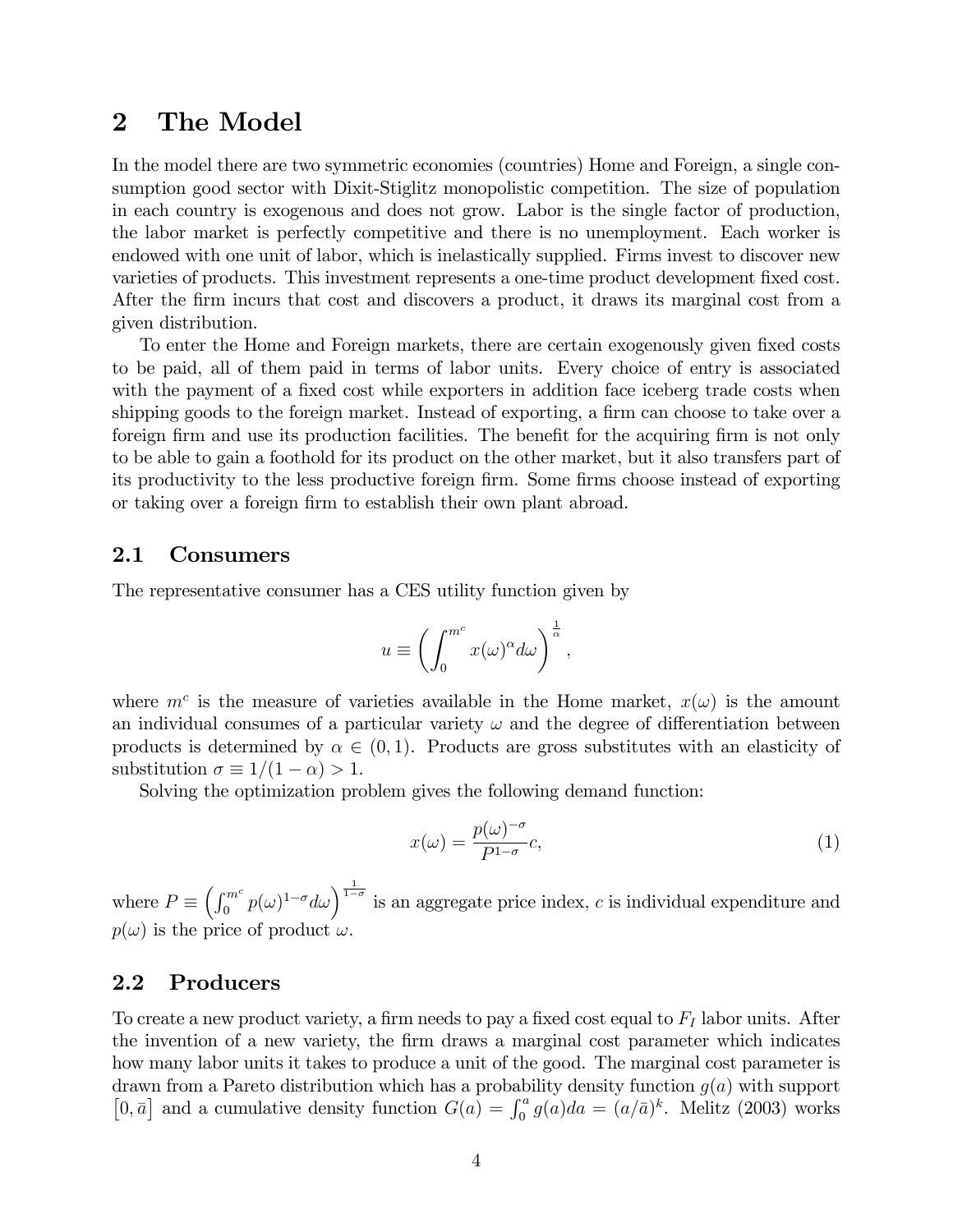with a general distribution, Helpman, Melitz and Yeaple (2004) show that the model becomes much more tractable if one chooses a Pareto distribution. The empirical literature on the size distribution of firms suggests that this is a reasonable choice (see Del Gatto, Mion and Ottaviano (2006)).

The model will generate several marginal cost thresholds which determine whether a firm enters a market or not and if it does, how, by exporting, by acquiring a firm abroad or by building a new plant. I use at some places throughout the text productivity instead of marginal cost, keeping in mind that low marginal cost corresponds to high productivity.

Given a particular marginal cost draw  $a(\omega)$  for producing the new variety  $\omega$ , a firm makes the following profits selling in its local market:

$$
\pi_L = \max_{p_L} (p_L - a(\omega)) x_L(\omega),
$$

where  $p_L$  is the price a firm holding the patent for product variety  $\omega$  sets on its local market and  $x_L(\omega)$  is demand for that locally manufactured product. Using (1) and  $C \equiv cL$  as aggregate expenditure, I obtain that the optimal price is  $p_L(\omega) = \frac{\sigma}{\sigma - 1} a(\omega)$  and local profits are

$$
\pi_L = \delta \left( \frac{a(\omega)}{P} \right)^{1-\sigma} C,\tag{2}
$$

where  $\delta \equiv (\sigma - 1)^{\sigma - 1} \sigma^{-\sigma}$ .

A firm makes the following profits selling in its export market:

$$
\pi_E = \max_{p_E} (p_E - \tau a(\omega)) x_E(\omega),
$$

where  $\tau > 1$  is an iceberg variable cost to trade and  $x_E(\omega)$  is demand for an exported product  $\omega$ . Optimization yields  $p_E(\omega) = \frac{\sigma}{\sigma - 1} \tau a(\omega)$  and exporting profits are

$$
\pi_E = \delta \left( \frac{\tau a(\omega)}{P} \right)^{1-\sigma} C.
$$

I can express the relation between profits from selling on the local market and from exporting as  $\pi_E = \theta \pi_L$ , where  $\theta \equiv \tau^{1-\sigma}$ . The case of autarky corresponds to  $\theta = 0$  and free trade to  $\theta = 1.$ 

#### 2.3 Value Equations and Marginal Cost Cutoffs

There are four types of producing firms. The first type is those that sell only at home, their value will be denoted by  $v<sub>L</sub>(a)$ . The second type is those that sell at home and export, with value  $v_L(a) + v_E(a)$ , where  $v_E(a)$  is the value of the exporting section of a firm's operation. There also are firms that sell at home and have merged with a foreign firm. They have value  $v_L(a) + v_L(a')$ , where a' is the productivity of the foreign plant. The fourth type is those firms that sell at Home and have a subsidiary abroad. They have value  $2v<sub>L</sub>(a)$ , since they sell one product on two markets without paying any variable costs to trade and the subsidiary plant has the same productivity as the plant in Home.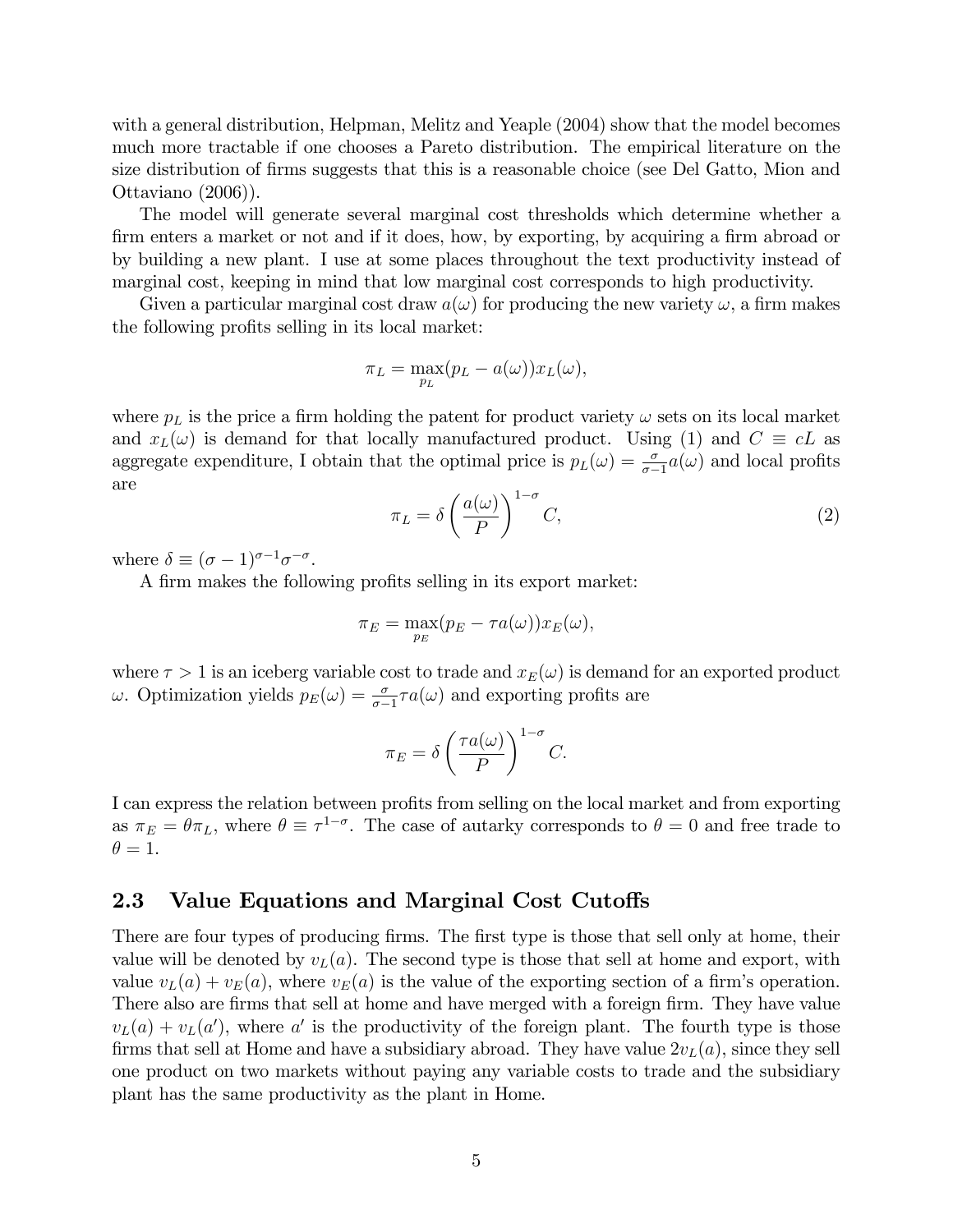Each firm faces an exogenous exit probability equal to  $\gamma$ . The value of a home operation of a firm is therefore

$$
v_L(a) = \frac{\pi_L(a)}{\gamma},\tag{3}
$$

The value equation for the exporting section of a firm must equal

$$
v_E(a) = \frac{\pi_E(a)}{\gamma}.
$$
\n<sup>(4)</sup>

From (3), (4) and  $\pi_E = \theta \pi_L$ , one can see that  $v_E(a) = \theta v_L(a)$ .

Let the value function from selling in the local market net of the fixed cost of entering the local market be  $f_L(a) \equiv v_L(a) - F_L$ . Let the marginal cost below which firms find it optimal to enter their local market be  $a_L$ . Firms with marginal cost draws of  $a \in (a_L, \bar{a})$ will not be able to cover the fixed cost for entering the local market  $F<sub>L</sub>$  and will therefore not enter. The value of the firm with the threshold marginal cost net of the fixed cost to entering the local market must equal the value of a failing firm for now written  $v_F$ :

$$
f_L(a_L) = v_F.
$$

The way the the value of the failing firm is written, it is independent of its marginal cost draw. This follows directly from the M&A technology introduced below.

#### 2.3.1 Mergers and Acquisitions

The industrial organization literature has emphasized two main motives for a merger: efficiency gains and strategic motives. By strategic motives one has in mind reducing competition in a market where firms are not atomistic and affect the behavior of others. In my model with monopolistic competition, each firm is infinitely small and its merger with another firm does not affect the behavior of other firms. Without dismissing the importance of strategic interactions between firms in oligopolistic markets, I focus my attention on efficiency gains through transfer of knowledge and study this as one of the possible channels through which variable costs to trade can affect the composition of FDI.

There are several assumptions that I make regarding the M&A process. The first one is that the acquiring firm pays a fixed cost to initiate a merger. The fixed cost can be seen as a fee for a consultant to evaluate and facilitate the merger, the cost of restructuring the foreign enterprise and facilitating its entry in the foreign market.

Let  $a_h$  be the marginal cost of a home firm that acquires a foreign target. The restructured foreign enterprise will have a marginal cost

$$
a' \equiv za_h,
$$

where  $z > 1$ . This restructuring technology has the desirable property that  $a'$  is an increasing function of  $a_h$ . It is a simplifying assumption to not tie a' to the marginal cost of the target firm. A possible extension could be to use a Cobb-Douglas technology, where  $a'$  would depend positively on both  $a_h$  and the marginal cost of the target firm  $a_f$ .

The third assumption I make is that one plant can produce only one product. The marginal cost draw of a plant is tied to the product and that can not be improved. In case of a merger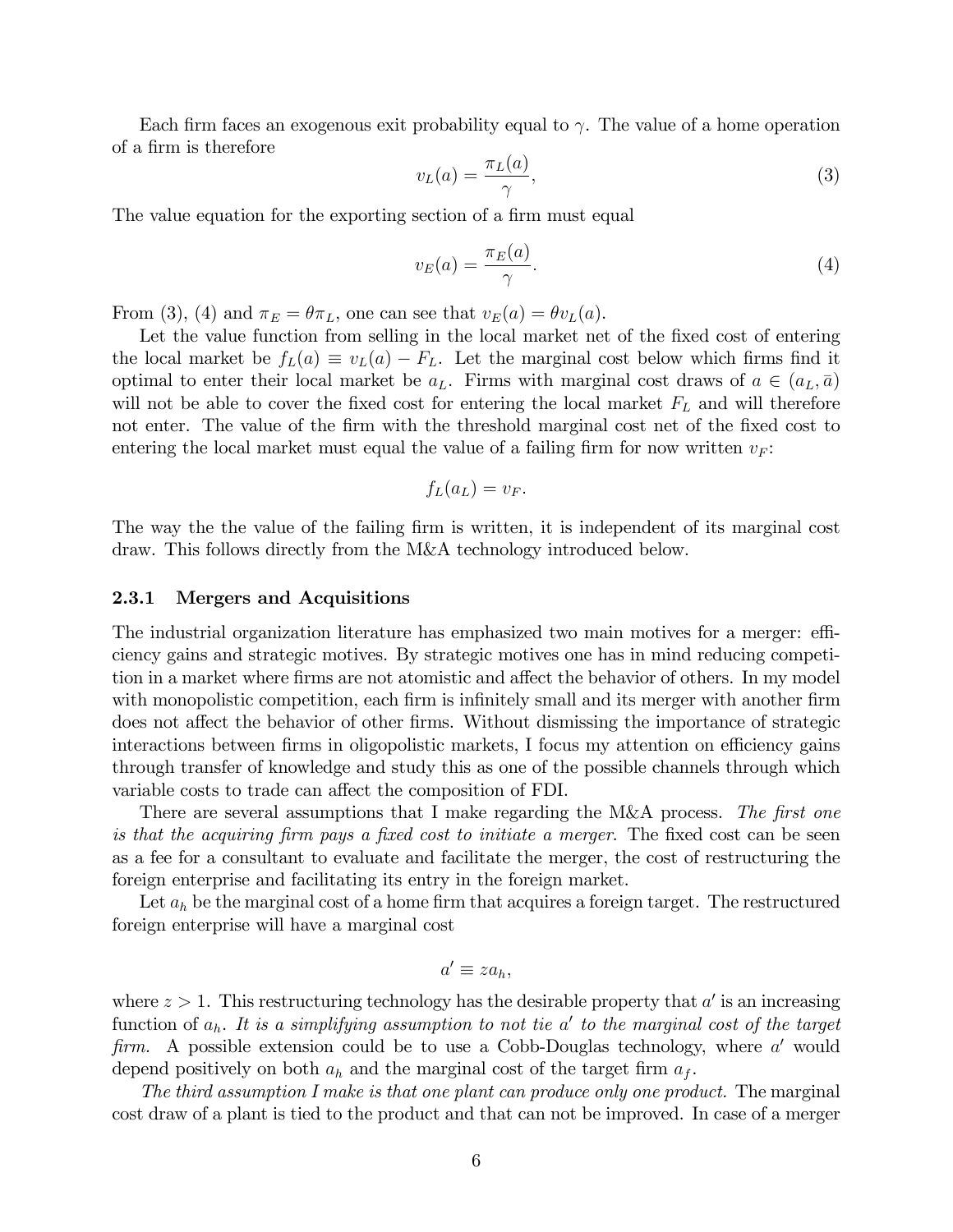the new enterprise can either produce the old product of the foreign firm with a marginal cost  $a' = a_f$  or produce the product of the acquirer with a marginal cost  $z a_h > a_h$ . Firms therefore do not sell more than one product. This simplification focuses the attention on that aspect of cross-border mergers that deals with the combined incentive of gaining foothold in a foreign market and transfer of knowledge/technology to a foreign plant in order to make it more productive.

The acquiring firm can merge with any foreign firm, including failing firms. If the acquired firm is sufficiently more productive than the acquirer so that  $a_f \leq a'$ , then the acquired firm's product will be kept. There would be no transfer of knowledge to the new bought enterprise nor would it facilitate the acquirer to gain foothold in the foreign country. There would be no benefit, but there would be the cost for the merger. If the acquired firm is sufficiently less productive than the acquirer however (to be precise, less productive than the potential restructured plant,  $a_f > a'$  then there will be a gain from the transfer of knowledge and the product of the acquired firm will be divested. The product of the acquirer will be produced. Given however that  $a'$  does not depend on  $a<sub>f</sub>$ , it would be optimal from the point of view of the acquirer to merge with a firm that has the lowest productivity, or highest marginal cost, since in that case the loss from the divested product would be lowest. It follows that the acquiring firm would target only failing foreign firms, provided that there is a sufficient number of failing firms.

A sufficient number of failing firms would mean that the number of acquiring firms is smaller than the number of target firms, thus every firm that wishes to take over another firm abroad can find a failing firm to do so. I solve for an equilibrium where this holds.

Let a failing firm have marginal cost  $a_f \in (a_L, \bar{a})$ . The restructured plant will have a marginal cost between the marginal costs of the acquiring and acquired firms  $a_h < a' < a_f$ if  $a_h < za_L$  for all  $a_h$ . I solve for an equilibrium where the last inequality holds.

A great number of Örm mergers in Eastern Europe in the 1990s were negotiated to save failing state enterprises. As part of a privatization process, the governments were looking for foreign investors, which had the capability to increase those failing firms' productivities and to save them from bankruptcy. It is true that not only failing firms are being targeted in the M&A market. In my setup the failing firms can also be described as plants with low productivity that belong to larger Örms consisting of several plants, each with its own unique productivity. In this case mergers could be seen as a part of the process of firms buying and selling corporate assets. The main point is that a less competitive enterprise is being bought and restructured through which process it acquires a higher productivity.<sup>1</sup>

I should reiterate that this monopolistically competitive setup abstracts from any strategic gains from a merger, which very well might present an incentive to merge with firms

<sup>&</sup>lt;sup>1</sup>In a study of M&A activity in Canada and the US around the time of the Canada-United States Free Trade Agreement from 1989, Breinlich (2008) finds that acquiring firms are bigger, more productive and more profitable in comparison to target firms.

The empirical literature does report gains from mergers. Jensen (1988) cites empirical evidence from the M&A literature, that takeovers "generate substantial gains: historically, eight percent of the total value of both companies." The gains are not redistribution from one firm to another, but rather improved efficiency. Mandelker (1974) finds evidence that mergers can be seen as a mechanism through which the market replaces incompetent management, thus increasing efficiency. Conyon et. al. (2002) find that firms that are acquired by foreign companies show an increase in labor productivity of 13%.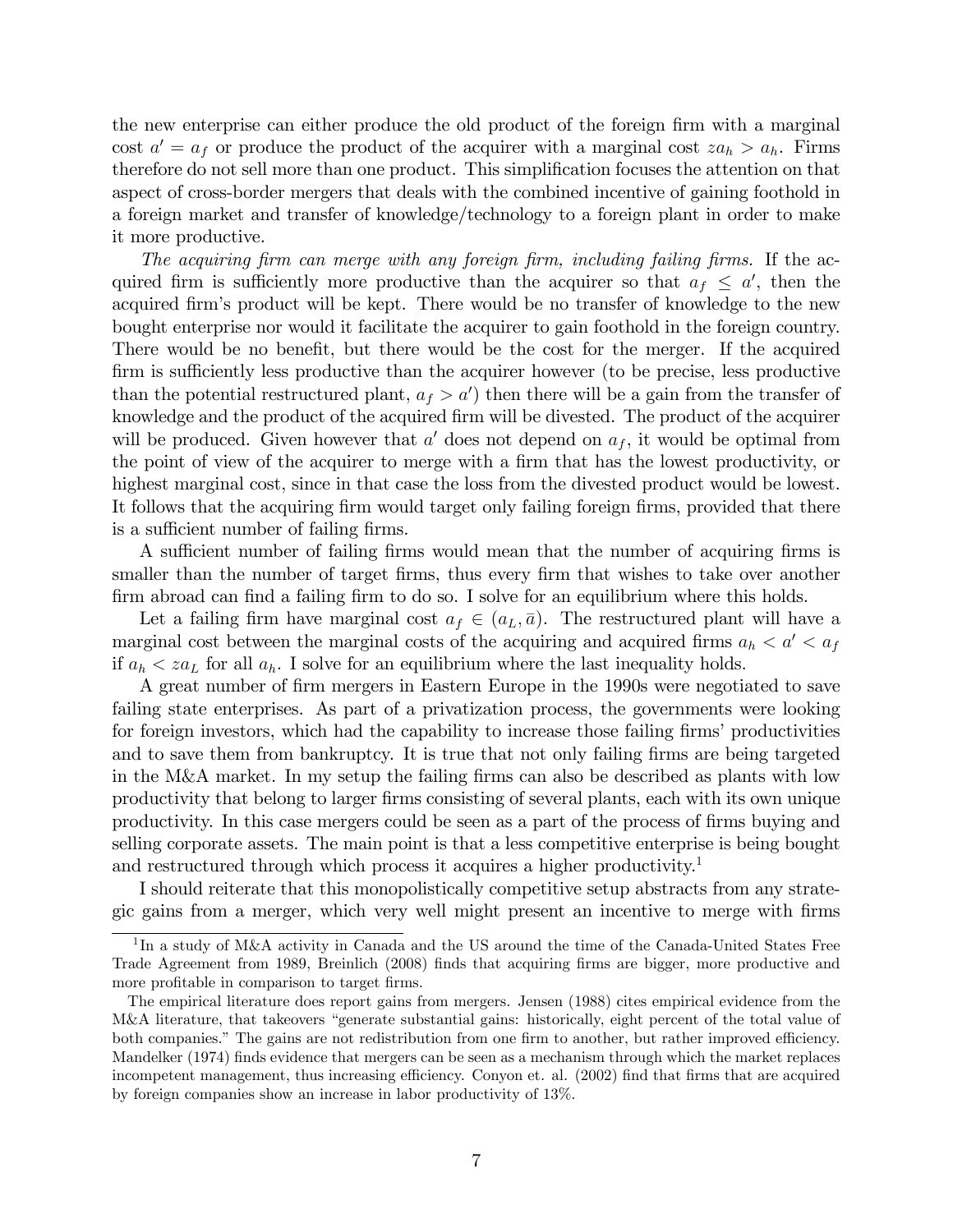that are above the entry threshold productivity. There are setups where acquirers would cherry-pick local Örms. I therefore do not claim to capture all possible gains or aspects of the cross-border M&A activity. The gain from a merger in my model comes from two sources i) the acquired firm obtains a lower marginal cost of production: efficiency gains, can be seen as technology or knowledge transfer between  $\text{firms}^2$  ii) the acquiring firm gains a foothold in the foreign market for its product and uses the acquired firm's production plant abroad.

The last assumption I make on the M&A process is that the gain from the merger is split between the acquiring and the target firm as a result of bargaining. Let the bargaining game be of the Rubinstein type (see Binmore et. al. (1986) for details). Both the acquiring and acquired firms do not have an immediate outside option. The value of the restructured enterprise will be  $v<sub>L</sub>(a')$ . The Nash solution to the bargaining problem assigns a share  $0 < \psi < 1$  of the gains from the merger to the acquiring firm and a share  $1 - \psi$  to the target firm, where the parameter  $\psi$  represents the bargaining strength of the acquiring firm.

When a firm invests to merge with another firm abroad, it will pay the fixed cost  $F_M$ and will be randomly assigned to a failing firm. The precise productivities of firms are not known when the investment  $F_M$  is made. After the fixed cost for initiating the merger has been paid and firms have been matched, productivities are revealed and the two firms enter negotiations on how to split the proceeds from the merger.

#### 2.3.2 Entering the Foreign Market

There are three ways a firm can enter the foreign market: through exporting, acquiring a foreign firm or building a plant abroad. Let the function  $f_E(a) \equiv \theta v_L(a) - F_E$  represent the value of exporting net of the fixed cost of entering the export market,  $f_G(a) \equiv v_L(a) - F_G$ represent the benefit of greenfield FDI net of the fixed cost of building a plant abroad and  $f_M(a) \equiv \psi v_L(a') - F_M$  represent the benefit of a merger (a share  $\psi$  goes to the acquirer) net of the Öxed cost for initiating the merger.

Note that  $v_L$  is proportional to  $a^{1-\sigma}$ . The functions  $f_E$ ,  $f_M$  and  $f_G$  are all defined as functions of a but when graphing these functions, it is convenient to think of them as functions of  $a^{1-\sigma}$ , since they are all upward-sloping and linear in  $a^{1-\sigma}$ . In all three functions, marginal cost a enters only through the term  $a^{1-\sigma}$ , which can be seen as a measure of productivity (marginal cost raised to a negative power).

 $2\text{In the theoretical M&A literature some papers focus on modeling efficiency gains as reductions in mar$ ginal cost for the post-merger Örm (see Werden (1996)). Roller et. al. (2006) provide a useful discussion and summary of the theoretical literature on the role of efficiencies in M&A and how they are modeled. They discuss several different sources of efficiency gains and write that all can be modeled either as a reduction to variable or to fixed costs.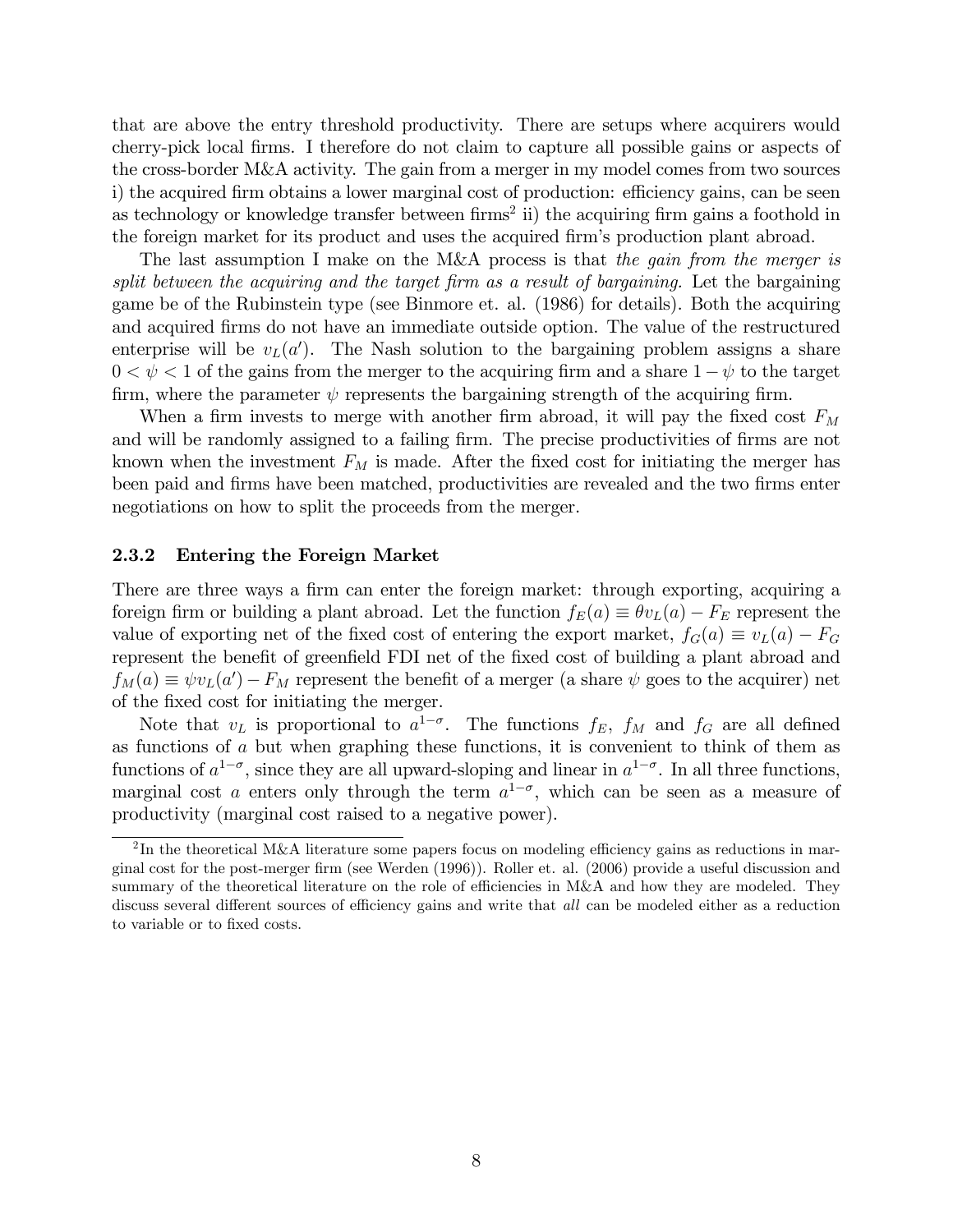



The functions  $f_E$ ,  $f_M$  and  $f_G$  are illustrated in Figure 1 and are drawn so that the firms with lowest marginal cost choose greenfield FDI  $(a \in (0, a_G)$  or  $a_G^{1-\sigma} < a_1^{1-\sigma}$ , firms with slightly higher marginal costs would rather acquire a foreign failing firm  $(a \in (a_G, a_M)$  or  $a_M^{1-\sigma} < a^{1-\sigma} < a_G^{1-\sigma}$  and the least productive of firms entering the foreign market choose to export  $(a \in (a_M, a_E)$  or  $a_E^{1-\sigma} < a_M^{1-\sigma} < a_M^{1-\sigma}$ . This is not the only possible equilibrium for which one can solve, but it is the one I am interested in, in order to fit the empirical evidence on firm productivity and preferable mode of entry into foreign markets cited in the introduction.

For the ordering of outcomes illustrated in Figure 1 to occur, I need to assume that

$$
F_E < F_M < F_G. \tag{5}
$$

Also the slope of  $f_G$  must be steeper than that of  $f_M$ , which in turn must be steeper than that of  $f_E$ . For that to hold, I must have that

$$
\theta < \psi z^{1-\sigma} < 1 \tag{6}
$$

Firms with a new product before they draw a marginal cost are of mass  $m/G(a_L)$ . Of those only  $1 - G(a_L)$  fail to enter their local market. Therefore the mass of all failing firms that have marginal cost  $a \in (a_L, \bar{a})$  (takeover targets) is  $\dot{m} (1 - G(a_L)) / G(a_L)$ . The mass of all firms discovering a product that have marginal cost within the range  $a \in (a_G, a_M)$ (looking for a takeover target) is  $\dot{m} (G(a_M) - G(a_G)) / G(a_L)$ . Therefore the probability of being taken over is  $\epsilon \equiv \frac{G(a_M) - G(a_G)}{1 - G(a_L)}$  $\frac{a_M - G(a_G)}{1 - G(a_L)}$ . When I solve for the equilibrium, I make sure that

$$
0 < \epsilon < 1\tag{7}
$$

holds.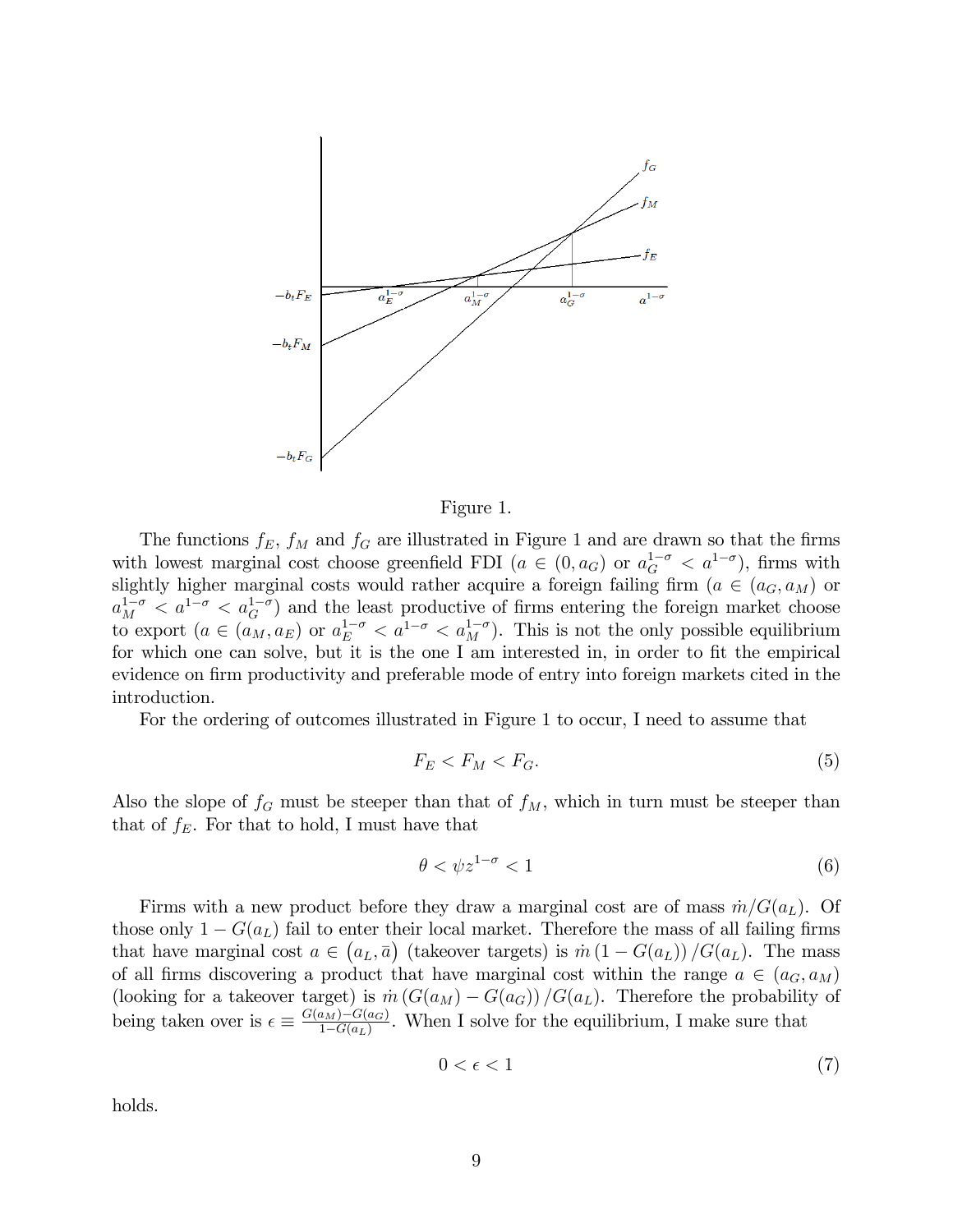The value of a failing firm equals the likelihood with which that firm will become a takeover target times the share from the gains from a merger, times the expected gain. The expectation is taken with respect of  $a_h$ , since a failing firm does not know the marginal cost of a potential match:

$$
v_F = \epsilon (1 - \psi) E[v_L(a')].
$$

In order to find  $a_L$  I go back to  $f_L(a_L) = v_L(a_L) - F_L = v_F$ . As shown in the appendix, substituting for the value function from  $(3)$  and then for profits from  $(2)$  yields

$$
a_L^{1-\sigma} = \frac{F_L}{1 - (1 - \psi)z^{1-\sigma}\varepsilon} \frac{\gamma}{\delta P^{\sigma-1}C},\tag{8}
$$

where

$$
\varepsilon \equiv \frac{\epsilon E\left[a_h^{1-\sigma}\right]}{a_L^{1-\sigma}} = \frac{k}{k-\sigma+1} \frac{\left(a_M/a_L\right)^{k-\sigma+1} - \left(a_G/a_L\right)^{k-\sigma+1}}{\left(\bar{a}/a_L\right)^k - 1}.\tag{9}
$$

Strictly speaking  $\varepsilon$  is the probability of a failing firm being taken over  $\epsilon$ , times the expected productivity of the potential acquirer  $E\left[a_h^{1-\sigma}\right]$  divided by a measure of the productivity of a firm that is indifferent between entering its home market or not  $a_L^{1-\sigma}$ .

The value of the foreign operation of an exporter with the cutoff marginal cost for entering the foreign market (denoted by  $a_E$ ) must be equal to the fixed cost that it needs to pay to enter  $f_E(a_E) = \theta v_L(a_E) - F_E = 0$ , as in Melitz (2003). Substituting for the value function from  $(3)$  and for profits from  $(2)$  yields

$$
a_E^{1-\sigma} = \frac{F_E}{\theta} \frac{\gamma}{\delta P^{\sigma-1} C}.
$$
\n(10)

As illustrated in Figure 1, the value from entering through a merger is lower than from entering as an exporter for less productive firms  $(a^{1-\sigma} < a_M^{1-\sigma})$  but becomes preferable for more productive firms  $(a^{1-\sigma} > a_M^{1-\sigma})$ . I define  $a_M$  to be the marginal cost threshold where  $f_E(a_M) = f_M(a_M)$ . I substitute into this expression for the value functions and for profits from  $(2)$  and  $(3)$  to obtain

$$
a_M^{1-\sigma} = \frac{F_M - F_E}{\psi z^{1-\sigma} - \theta} \frac{\gamma}{\delta P^{\sigma-1} C}.
$$
\n(11)

A similar argument goes for determining the threshold marginal cost separating the firms that choose to enter with a merger from those that built their own plant abroad. For higher marginal cost values firms would prefer to enter by means of a merger, but the firms with lowest marginal cost find it more profitable to enter by greenfield FDI. Let's call  $a_G$  the marginal cost cutoff where  $f_G(a_G) = f_M(a_G)$ . Substituting for the value functions and profits yields

$$
a_G^{1-\sigma} = \frac{F_G - F_M}{1 - \psi z^{1-\sigma}} \frac{\gamma}{\delta P^{\sigma-1} C}.
$$
\n(12)

The formal derivation of all marginal cost cutoffs is provided in the appendix. I solve for an equilibrium where

$$
0 < a_G < a_M < a_E < a_L < \bar{a} \tag{13}
$$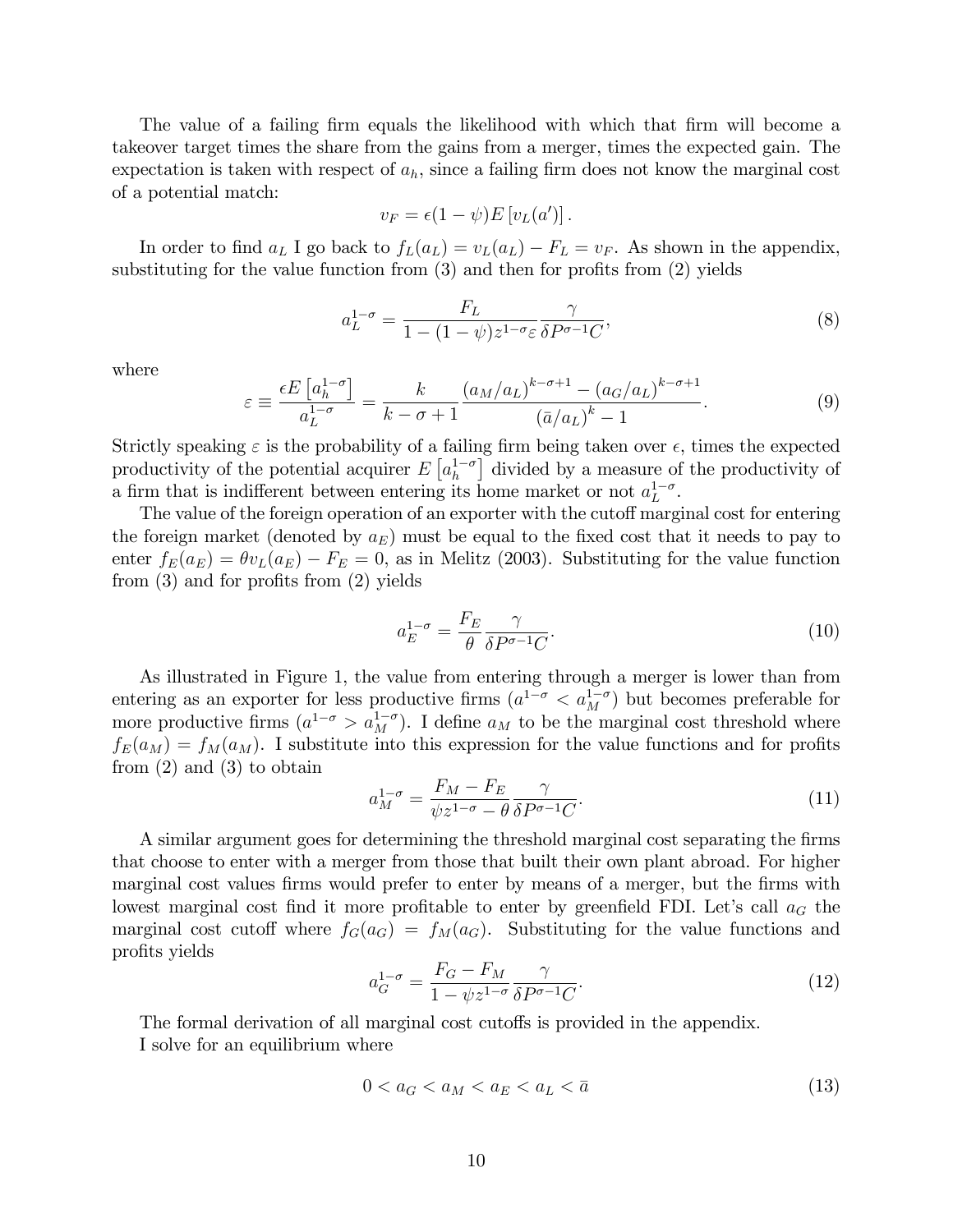holds. As I show in the appendix, in addition to  $(5)$  and  $(6)$ , the following conditions must be satisfied for  $(13)$  to hold:

$$
\frac{F_L}{1 - (1 - \psi)z^{1 - \sigma_{\varepsilon}}} < \frac{F_E}{\theta}.\tag{14}
$$

$$
\frac{F_E}{\theta} < \frac{F_M - F_E}{\psi z^{1-\sigma} - \theta}.\tag{15}
$$

$$
\frac{F_G - F_M}{1 - \psi z^{1 - \sigma}} > \frac{F_M - F_E}{\psi z^{1 - \sigma} - \theta}.
$$
\n(16)

Condition  $(14)$  is similar to the one in Melitz  $(2003)$  ensuring that the more productive firms self-select into becoming exporters. At an intuitive level, it is reasonable to assume that a firm needs to pay a higher fixed cost for entering a foreign market than for entering its local market. Inequality (15) is more restrictive than  $F_M > F_E$  in (5).  $F_M$  has to be sufficiently larger than  $F_E$ . This is a reasonable assumption, meaning that it is significantly more costly to negotiate a merger than to enter the foreign market as an exporter. Condition (16) says that  $F_G$  has to be sufficiently larger than  $F_M$ , or in other words, the cost to build a plant abroad must be sufficiently higher than the cost of negotiating a merger.

#### 2.4 The Incentive to Develop a Product

To determine the incentive of firms to develop varieties, the benefit of innovating a product must be equal to the cost. The cost is  $F_I$  labor units. The expected benefit is a bit more involving to describe.

First, upon drawing an unfavorable marginal cost  $a > a<sub>L</sub>$ , the firm becomes a takeover target with a probability  $\epsilon$  and gains a share  $1 - \psi$  from the proceeds of the merger. Second, given the firm draws a marginal cost low enough to enter its local market  $a < a<sub>L</sub>$ , there is the expected benefit of selling there after paying the fixed cost to enter  $F<sub>L</sub>$ . Third, for a marginal cost within the range  $a \in (a_M, a_E)$ , in addition to selling in its local market, the firm pays a fixed cost  $F_E$  and starts exporting. Fourth, for a marginal cost within the range  $a \in (a_G, a_M)$ , the firm pays the fixed cost  $F_M$  and merges with a foreign failing firm, obtaining in the process a share  $\psi$  from the gains of the merger. Lastly, for a marginal cost  $a \in (0, a_G)$ , the firm pays a fixed cost  $F_G$  and builds a plant abroad. The benefits are summarized on the right-hand side of the equation below:

$$
F_I = \int_{a_L}^{\bar{a}} v_F g(a) da + \int_0^{a_L} (v_L(a) - F_L) g(a) da + \int_{a_M}^{a_E} (\theta v_L(a) - F_E) g(a) da
$$
  
+ 
$$
\int_{a_G}^{a_M} (\psi z^{1-\sigma} v_L(a) - F_M) g(a) da + \int_0^{a_G} (v_L(a) - F_G) g(a) da.
$$

The first integral represents the gain from a merger to a failing firm taking also into consideration the likelihood that the firm will draw a marginal cost within that range. The second integral shows the benefit from selling in the local market minus costs for entering it. The third, fourth and fifth integrals describe the benefits from entering the foreign market (net of fixed costs) depending on the firm's chosen mode of entry. After substituting for  $\epsilon$  and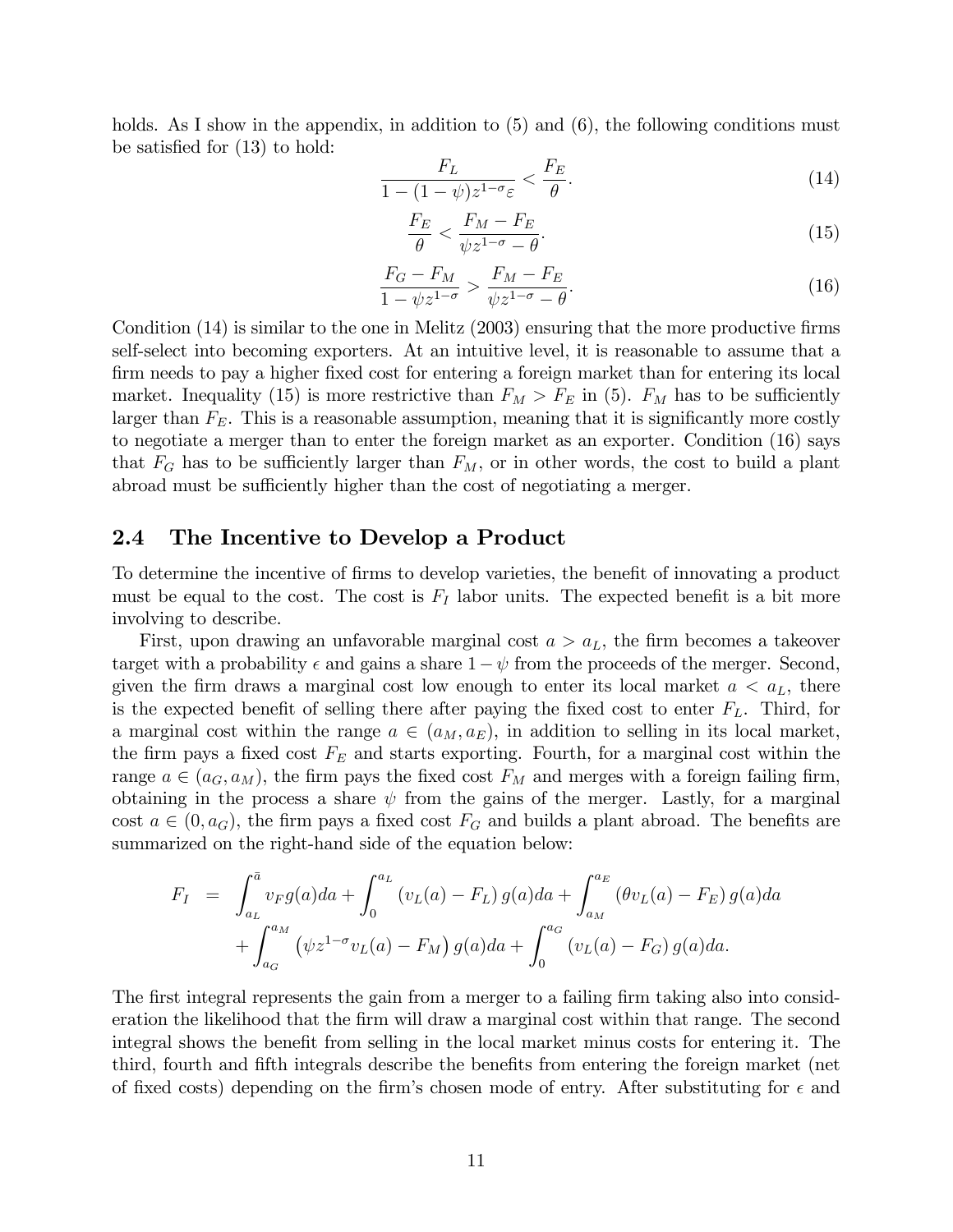using  $\int_{a_L}^{\bar{a}} g(a_f)da_f = 1 - G(a_L)$ , the first integral can be rewritten

$$
\int_{a_L}^{\bar{a}} \epsilon (1 - \psi) z^{1 - \sigma} E[v_L(a)] g(a_f) da_f = (G(a_M) - G(a_G)) (1 - \psi) z^{1 - \sigma} E[v_L(a)]
$$

I use  $(G(a_M) - G(a_G)) E[v_L(a)] = \int_{a_G}^{a_M} v_L(a)g(a)da$ , which allows me to rewrite it further as  $\int_{a_G}^{a_M} (1-\psi) z^{1-\sigma} v_L(a) g(a) da.$  I can therefore rewrite my original incentives to enter equation after combining the Örst and fourth integrals as

$$
F_I = \int_0^{a_L} (v_L(a) - F_L) g(a) da + \int_{a_M}^{a_E} (\theta v_L(a) - F_E) g(a) da
$$
  
+ 
$$
\int_{a_G}^{a_M} (z^{1-\sigma} v_L(a) - F_M) g(a) da + \int_0^{a_G} (v_L(a) - F_G) g(a) da.
$$

I group the fixed costs on the left-hand side, divide both sides by  $G(a_L)$  and define

$$
F_x \equiv \frac{F_I}{G(a_L)} + F_L + F_E \frac{G(a_E) - G(a_M)}{G(a_L)} + F_M \frac{G(a_M) - G(a_G)}{G(a_L)} + F_G \frac{G(a_G)}{G(a_L)}\tag{17}
$$

I then substitute for  $v_L(a)$  from (3), for profits from (2) and define

$$
\Delta \equiv \int_0^{a_L} a^{1-\sigma} \frac{g(a)}{G(a_L)} da + \theta \int_{a_M}^{a_E} a^{1-\sigma} \frac{g(a)}{G(a_L)} da + z^{1-\sigma} \int_{a_G}^{a_M} a^{1-\sigma} \frac{g(a)}{G(a_L)} da + \int_0^{a_G} a^{1-\sigma} \frac{g(a)}{G(a_L)} da,
$$

to obtain

$$
F_x = \frac{\delta P^{\sigma - 1} C}{\gamma} \Delta.
$$
\n(18)

This is the equation defining the incentive to develop a product. The left-hand side can be seen as the cost of developing a variety and the right-hand side as the benefit.

### 2.5 Solving for the Aggregate Price Index

I continue with finding an expression for the aggregate price index within a country  $P$ , which satisfies  $P^{1-\sigma} = \int_0^{m^c} p(\omega)^{1-\sigma} d\omega$ .

$$
P^{1-\sigma} = \int_0^{a_L} p_L(a)^{1-\sigma} m \frac{g(a)}{G(a_L)} da + \int_{a_M}^{a_E} p_E(a)^{1-\sigma} m \frac{g(a)}{G(a_L)} da + \int_{a_G}^{a_M} p_L(a')^{1-\sigma} m \frac{g(a_h)}{G(a_L)} da_h + \int_0^{a_G} p_L(a)^{1-\sigma} m \frac{g(a)}{G(a_L)} da.
$$

In the equation above  $g(a)/G(a_L)$  is the density function conditional on entry. The first integral denotes the prices of all local originating firms with a productivity  $a \in (0, a<sub>L</sub>)$ . Foreign originating firms with productivity  $a \in (a_M, a_E)$  export to home and sell at  $p_E(a)$ . Their contribution to the price index is captured by the second integral. The next integral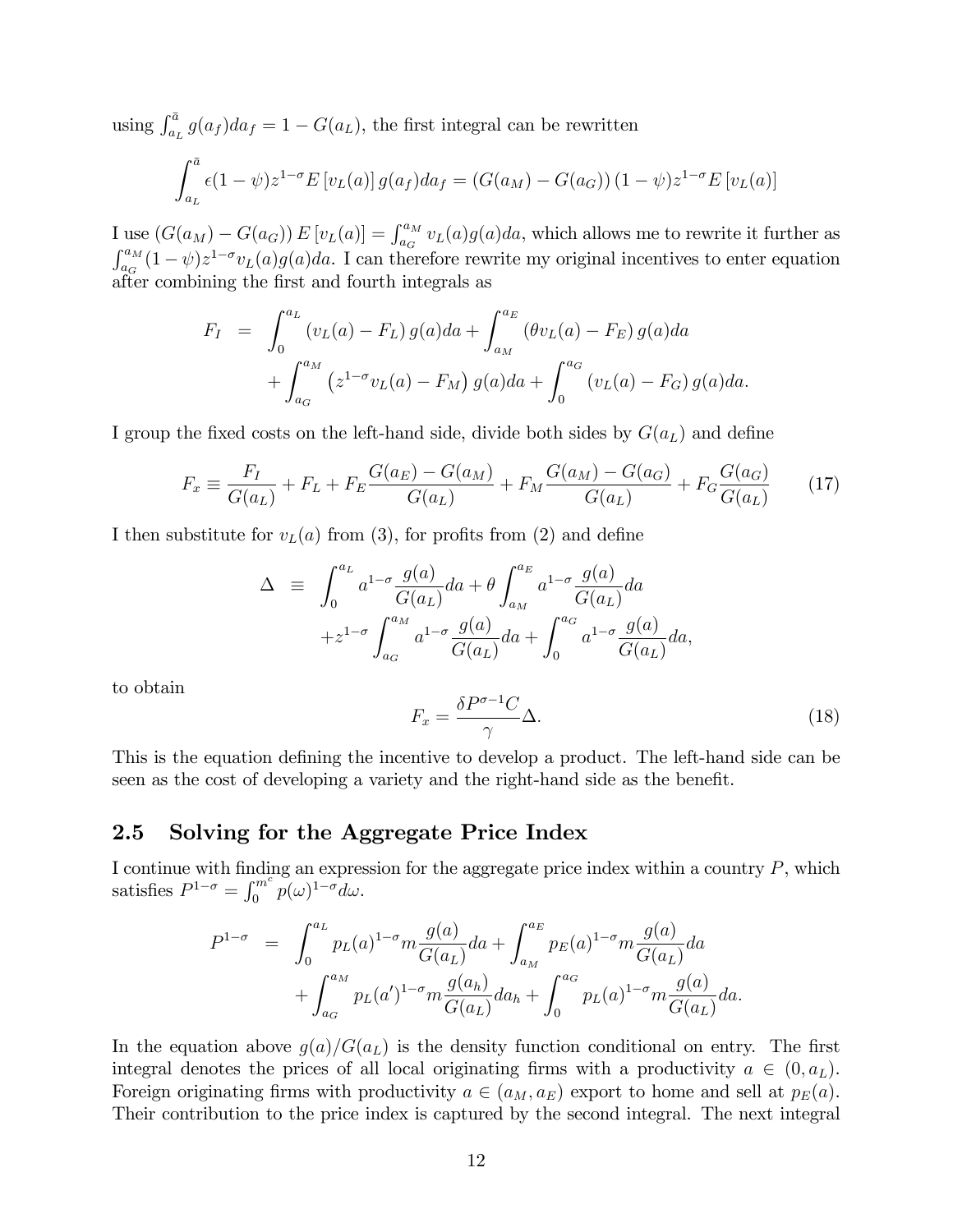describes the prices of all foreign firms that have merged with a home failing firm. Prices charged by those firms are based on the marginal cost of the restructured plant  $a'$ . Line four describes the contribution to the price index of foreign firms that have a subsidiary at home. Substituting for prices, rearranging and then substituting for  $\Delta$  yields:

$$
P^{1-\sigma} = m \left(\frac{\sigma}{\sigma - 1}\right)^{1-\sigma} \Delta.
$$
 (19)

#### 2.6 Labor Market Clearing

Labor is inelastically supplied and employed either for payment of the fixed costs, a total of  $L_I$ , or in the production sector, a total of  $L_P$ . Total labor supply can be expressed as  $L = L_P + L_I$ . Each worker is endowed with one unit of labor and receives a wage  $w = 1$  per unit of labor supplied. Labor markets are perfectly competitive and there is no unemployment.

Total workforce in production is given by the sum of labor producing for the local market and labor producing for the foreign market. For brevity, I write  $a(\omega)x_L(\omega)$  as  $ax_L$ . To produce a variety for the local market, a firm needs  $ax_L$  units of labor. To produce a variety for the export market, a firm needs  $\tau a x_E$  units of labor. Let  $x'(\omega)$  be demand for a locally produced product with marginal cost  $a'(\omega)$ . I will for brevity write this demand as x'. Labor involved in production is

$$
L_P = m \left( \begin{array}{c} \int_0^{a_L} a x_L \frac{g(a)}{G(a_L)} da + \int_{a_M}^{a_E} \tau a x_E \frac{g(a)}{G(a_L)} da \\ + \int_{a_G}^{a_M} a' x' \frac{g(a)}{G(a_L)} da + \int_0^{a_G} a x_L \frac{g(a)}{G(a_L)} da \end{array} \right).
$$

The first integral expresses what is produced by all non-failing firms for the local market. The second integral takes into consideration what is produced for exporting. The third integral takes into consideration what is produced by the formerly failing local firms that were taken over by a foreign firm. The fourth integral takes into consideration the production of subsidiaries of foreign firms. I substitute for  $x_L, x_E, x'$  and for  $\Delta$  to obtain:

$$
L_P = \frac{\sigma - 1}{\sigma}C.
$$

The full employment condition  $L = L_P + L_I$  implies that:

$$
C = L + \frac{C}{\sigma} - L_I.
$$
\n(20)

Aggregate income equals aggregate labor income L plus aggregate income from profits  $C/\sigma$ , minus wages paid for labor used for the fixed costs  $L<sub>I</sub>$ . I show in the appendix that  $C/\sigma$  is aggregate income from profits.

I move on to express labor dedicated to the fixed costs firms have to pay. The labor dedicated to discovering a new product is  $F_I$ . The mass of firms that discover a product is  $m/G(a_L)$ . Total labor cost for the creation of new products is therefore  $mF_I/G(a_L)$ . Of all firms that have discovered a product, of mass  $m/G(a_L)$ , only a fraction  $\int_0^{a_L} g(a)da = G(a_L)$ enter the local market and are productive enough to pay  $F_L$ , hence the total labor cost to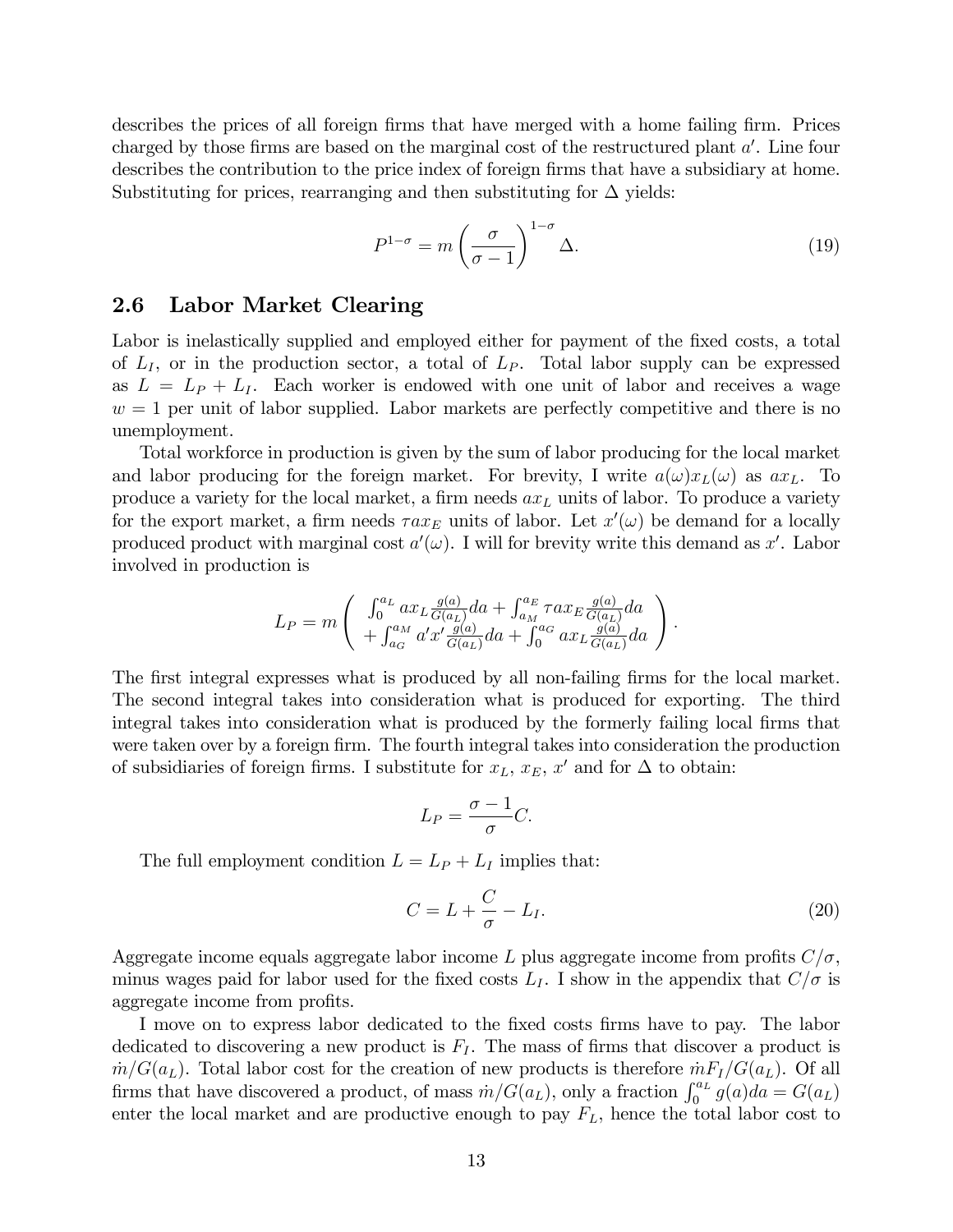the economy from entering the local market is  $mF_L G(a_L)/G(a_L)$ . Again, of all firms that have discovered a product only a fraction enter the foreign market and pay the  $F_E$  fixed cost. This fraction is  $\int_{a_M}^{a_E} g(a)da = G(a_E) - G(a_M)$ . Hence the cost paid by those firms is  $mF_E (G(a_E) - G(a_M)) / G(a_L)$ . A fraction  $G(a_M) - G(a_G)$  of all firms that have entered pay the fixed cost to take over a foreign firm  $\dot{m}F_M(G(a_M) - G(a_G))/G(a_L)$ . A fraction  $G(a_G)$ pay the fixed cost to invest in a foreign subsidiary  $mF_G G(a_G)/G(a_L)$ . The total amount of labor busy with activities related to the fixed costs is therefore:

$$
L_I = \dot{m} \frac{F_I}{G(a_L)} + \dot{m} F_L + \dot{m} F_E \frac{G(a_E) - G(a_M)}{G(a_L)} + \dot{m} F_M \frac{G(a_M) - G(a_G)}{G(a_L)} + \dot{m} F_G \frac{G(a_G)}{G(a_L)}.
$$

From the definition of  $F_x$  it follows that  $L_I = \dot{m} F_x$ . Keeping in mind that the inflow of varieties equals the outflow  $\dot{m} = \gamma m$  it follows that

$$
L_I = \gamma m F_x. \tag{21}
$$

# 3 Solving the Model

I proceed with finding  $a_L$ . I substitute in (8) for the price index from (19) and obtain:

$$
\frac{\Delta}{a_L^{1-\sigma}} \frac{F_L}{1 - (1-\psi)z^{1-\sigma}\varepsilon} = \frac{1}{m\gamma} \frac{C}{\sigma}.
$$
\n(22)

In the incentive for product creation condition (18), I substitute for the the price index from (19) and obtain

$$
F_x = \frac{1}{m\gamma} \frac{C}{\sigma}.
$$
\n(23)

Next, using the definition of  $\Delta$  and solving for the integrals, I can write  $\Delta$  as a function of  $a_{\cal L}$ 

$$
\Delta \equiv a_L^{1-\sigma} \eta q_1(a_L),\tag{24}
$$

where  $q_1()$  is a function of  $a_L$  defined in the appendix. I assume that  $k > \sigma - 1$  to guarantee that the integrals converge and  $\Delta$  is finite. Combining (22) and (23) yields  $F_x = \frac{\Delta}{a^{1-}}$  $a_L^{1-\sigma}$  $F_L$  $\frac{F_L}{1-(1-\psi)z^{1-\sigma_{\varepsilon}}}.$  I substitute for  $\Delta$  from (24) to obtain  $F_x = \frac{\eta q_1(a_L)F_L}{1-(1-\psi)z^{1-\sigma_{\varepsilon}}}.$  $\frac{\eta q_1(a_L) r_L}{1-(1-\psi)z^{1-\sigma_{\varepsilon}}}.$  Further, from (17), substituting for the cumulative distribution functions yields a second expression for  $F_x = q_2(a_L)$ , where  $q_2()$  is a function of  $a_L$  defined in the appendix. Combining the two expressions for  $F_x$  gives an equation, which I can solve to obtain a solution for  $a_L$ :

$$
q_2(a_L) = q_1(a_L) \frac{\eta F_L}{1 - (1 - \psi) z^{1 - \sigma_{\varepsilon}}}.
$$
\n(25)

I can substitute the expression for  $a<sub>L</sub>$ , which solves (25) into the definition of  $\varepsilon$  (9) and find  $\varepsilon$ . Using  $\varepsilon$  in (25) would give me  $a_L$ . Given  $a_L$ , I know  $\Delta$  from (24),  $a_E$ ,  $a_G$  and  $a_M$  from (8), (10), (11) and (12).

To find C, I substitute for  $L_I$  from (21) and for  $C/\sigma$  from (23) in (20), and obtain  $C = L$ .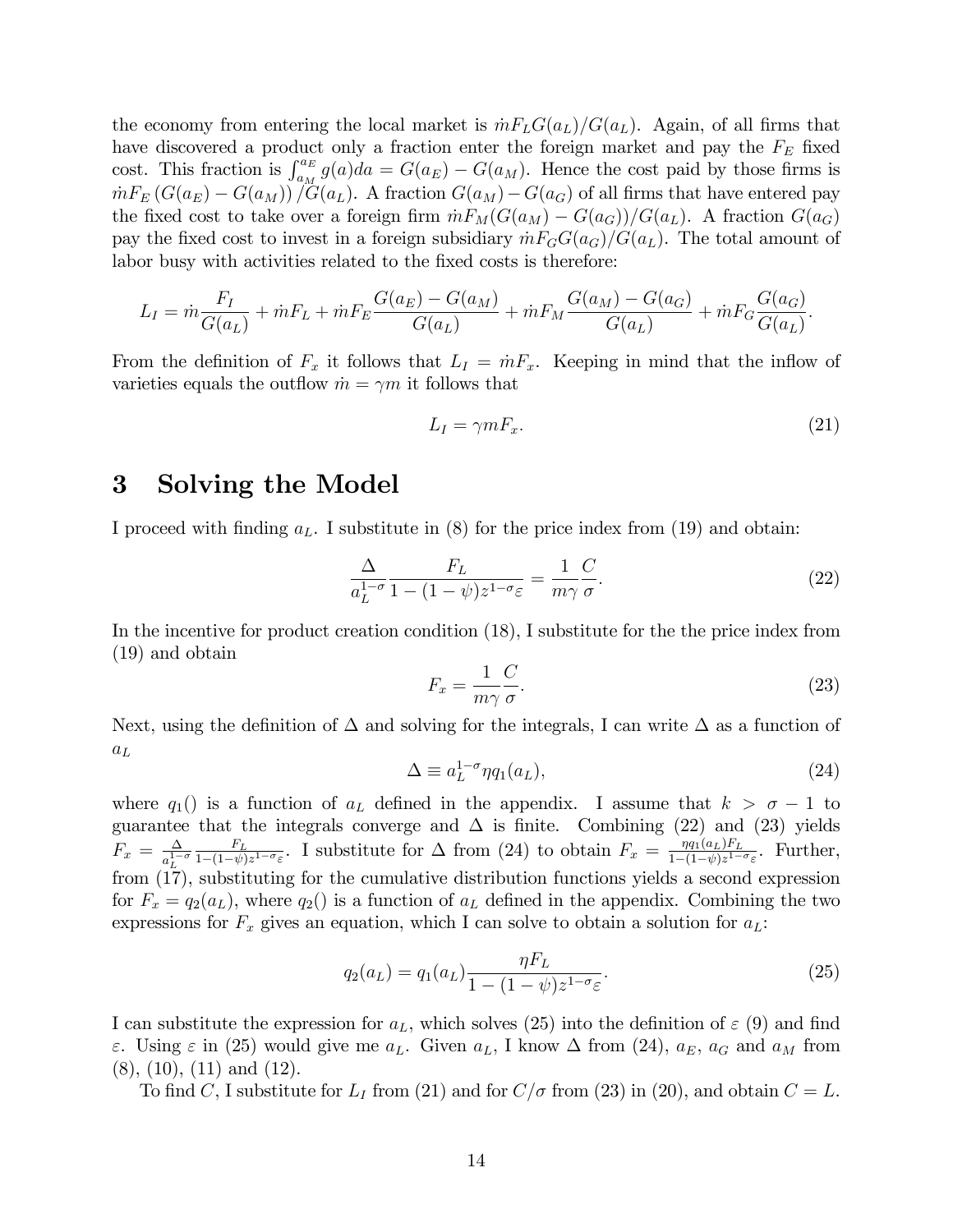What remains is to find m. I substitute for  $C = L$  and for  $F_x = \frac{\eta q_1(a_L)F_L}{1-(1-\eta)x^{1-\eta}}$  $\frac{\eta q_1(a_L)F_L}{1-(1-\psi)z^{1-\sigma}\varepsilon}$  into (23) to obtain

$$
m = \frac{1 - (1 - \psi)z^{1 - \sigma_{\varepsilon}}}{\eta q_1(a_L)F_L} \frac{L}{\gamma \sigma}.
$$

This completes the solution of the model.

# 4 Results

I first find the share of greenfield FDI in total FDI. Firms are born and make a decision about which markets to enter and how. There is a constant flow of resources towards  $M\&A$ and greenfield activity. The resources dedicated to M&A are  $F_M \dot{m} (G(a_M) - G(a_G)) / G(a_L)$ , where  $(G(a_M) - G(a_G)) / G(a_L)$  is the share of all local entrants m engaged in M&A and  $F_M$ is how much each firm that invests pays for a merger. Similarly, the total value of greenfield FDI is  $F_G \dot{m} G(a_G)/G(a_L)$ , where  $G(a_G)/G(a_L)$  is the share of all local entrants m that choose to build a plant abroad and  $F_G$  is the investment made by each of those firms. The share of greenfield investment, denoted by  $\Omega$ , is measured by greenfield FDI value divided by the sum of greenfield and M&A value:

$$
\Omega \equiv \frac{F_G G(a_G)}{F_G G(a_G) + F_M (G(a_M) - G(a_G))}.
$$

Dividing the numerator and denominator by  $G(a<sub>L</sub>)$  results in an expression that depends on  $\left(\frac{a_M}{a_L}\right)$  $a_L$  $\int^k$  and  $\left(\frac{a_G}{a_L}\right)^k$  $a_L$  $\int_0^k$ . I show in the appendix that  $\left(\frac{a_M}{a_M}\right)^k$  $a_L$  $k$  responds more strongly to trade liberalization than  $\left(\frac{a_G}{a_L}\right)$ a<sup>L</sup>  $\int_0^k$  due to the fact that the former is directly affected by variable costs to trade. From the group of newly entering potential FDI firms it is only M&A firms that choose to become exporters instead in a world with lower  $\tau$ . The value of greenfield FDI can both decrease or increase but the overall decrease in total FDI comes mostly at the expense of M&A firms, thus leading to their lower share in total FDI  $\Omega \downarrow$ .

**Proposition 1** Bilateral trade liberalization  $\theta \uparrow$  leads to a higher share of greenfield FDI in total FDI  $\Omega$   $\uparrow$ .

Empirical evidence in Nocke and Yeaple (2008) suggests that greater geographical proximity increases the share of greenfield investment in total FDI. While Nocke and Yeaple (2008) show this result assuming that greater proximity means lower fixed costs for building a factory abroad (their model does not have variable costs to trade), I am able to show the same result in a model with variable costs to trade. It is more natural to think of geographical proximity as lower transportation costs rather than fixed costs of entry.

In order to have a complete picture of the model and show how the remaining endogenous variables move as a result of trade liberalization I solve the model numerically.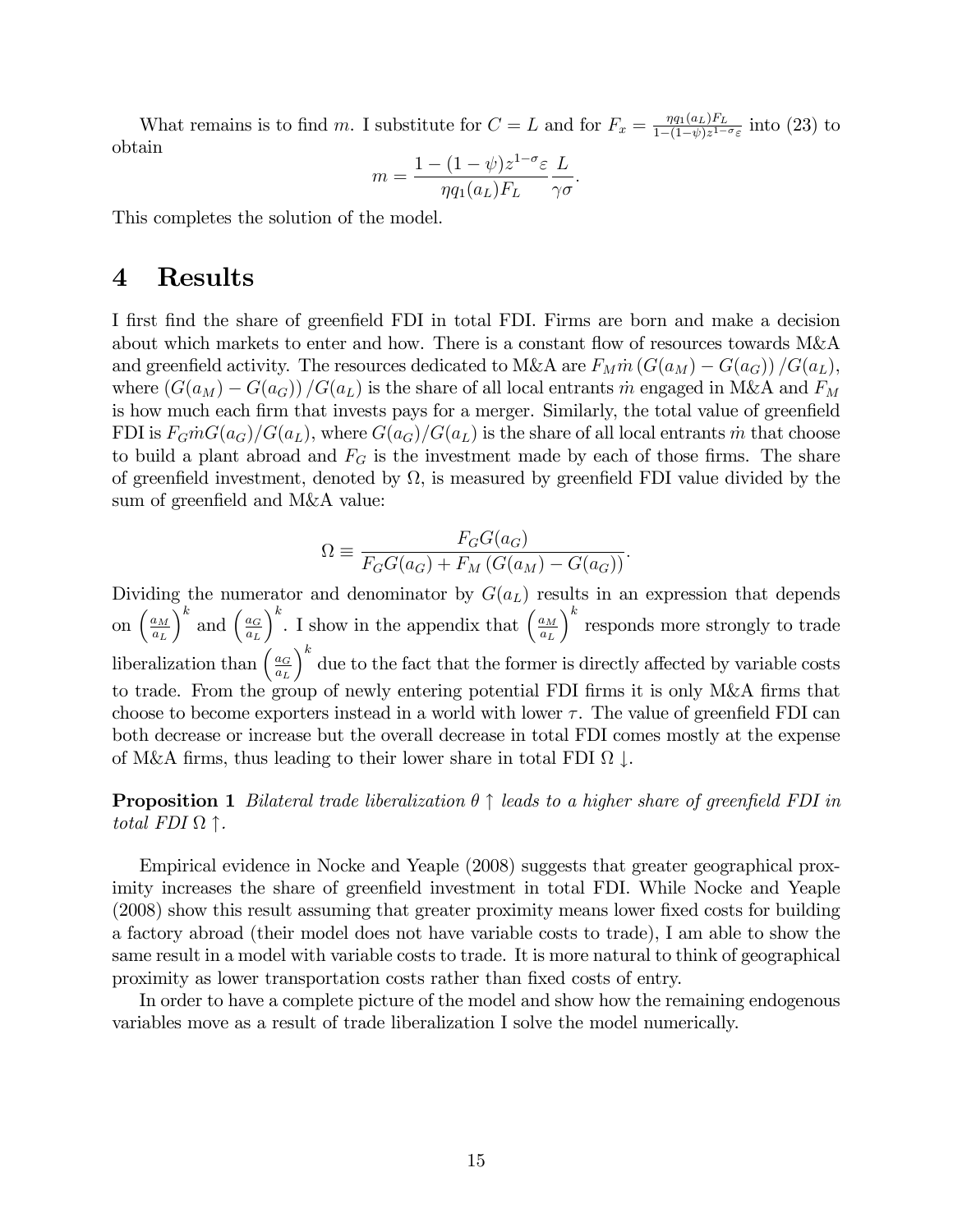#### 4.1 Numerical solution

In this subsection I look for the effects of trade liberalization on the marginal cost cutoffs, on the share of firms that export denoted by  $\chi \equiv (G(a_E) - G(a_M)) / G(a_L)$  and on total FDI. In order to obtain the value of total FDI, I add the values of  $M\&A$  and greenfield investments

$$
F \equiv \frac{F_M G(a_M) + (F_G - F_M) G(a_G)}{G(a_L)}.
$$

For the calculation of those it is not enough to know the sign of  $\frac{\partial \varepsilon}{\partial \theta}$  but also its magnitude relative to  $\varepsilon$ . The expressions become quickly non-tractable, which calls for the numerical solution.

In my computer simulation, I use the following parameter values:  $\alpha = 0.714$ ,  $k = 3.735$ ,  $z = 1.1, \ \psi = 0.5, \ \bar{a} = 10, \ F_I = 5, \ F_L = 1, \ F_E = 1.5, \ F_M = 4, \text{ and } F_G = 80.$  The rate of substitution between products is set at  $\alpha = 0.714$ . This choice results in an elasticity of substitution of  $\sigma = 3.49$ , within the bounds of the estimates in Broda and Weinstein (2006) and a 40% markup, within range of the evidence presented in Basu (1996) and Norrbin (1993). Eaton, Kortum and Kramarz (2008) use data on exports and domestic sales by French firms and find that  $k/(\sigma-1) = 1.5$ . To match this evidence, given my choice of  $\sigma$ , I set the parameter of the Pareto distribution at  $k = 3.735$ . The parameter determining the productivity of the restructured foreign plant after a merger relative to the productivity of the parent firm, denoted by  $z$ , has to be larger than one. In combination with the parameter determining the bargaining power of the merging firms  $\psi$ , I set them so that  $\theta < \psi z^{1-\sigma} < 1$ (inequality (6)) holds.

The maximum marginal cost a firm can draw,  $\bar{a}$ , is a scale parameter and I set it equal to 10. The specific choice of  $\bar{a}$  is not important for the results of the model. To be precise,  $\bar{a}^k$ is the scale parameter. An increase in  $\bar{a}^k$ , accompanied by a proportionate increase in fixed costs would result in higher marginal cost cutoff values, but would not change variables like  $\chi$ ,  $\Omega$  etc. Particular fixed cost values are chosen according to (14), (15), (16), (5), (7), also making sure that after solving for  $a_L$ , I am left with  $a_L < \bar{a}$ . The fixed cost for entering the local market  $F<sub>L</sub>$  is smaller than the one for entering the foreign market as an exporter  $F_E$ , which in turn is smaller than the fixed cost for initiating a merger  $F_M$ . The most costly mode of entry abroad is by building a plant  $F_G$ . I evaluate the model for a change in  $\tau$  from 1.7 to 1.3 (or  $\theta$  changing from 0.26 to 0.51). At low values of  $\tau$  there would be no FDI and all Örms would prefer to export. The results from solving the model numerically are shown in Table 1.

|  |  |  | $\tau$   $a_L$ $a_E$ $a_M$ $a_G$ $\chi$ $\varepsilon$ $\epsilon$ $\Omega$ F |  |
|--|--|--|-----------------------------------------------------------------------------|--|
|  |  |  | $\overline{1.7}$ 8.46 4.74 3.98 1.213 0.05 1.05 0.068 0.19 0.293            |  |
|  |  |  | $1.5$   8.57 5.33 3.33 1.203 0.13 0.86 0.037 0.31 0.167                     |  |
|  |  |  | $1.3$   8.91 5.95 1.59 1.165 0.21 0.21 0.002 0.89 0.044                     |  |

Table 1. The Effects of Lower Variable Costs to Trade  $(\tau \downarrow)$ 

The marginal cost cutoff for firms entering their home market  $a<sub>L</sub>$  increases as a result of trade liberalization. It is interesting to note that this effect on  $a<sub>L</sub>$  is the opposite to the one found in Melitz (2003). The decision of a firm to enter or exit its local market is based not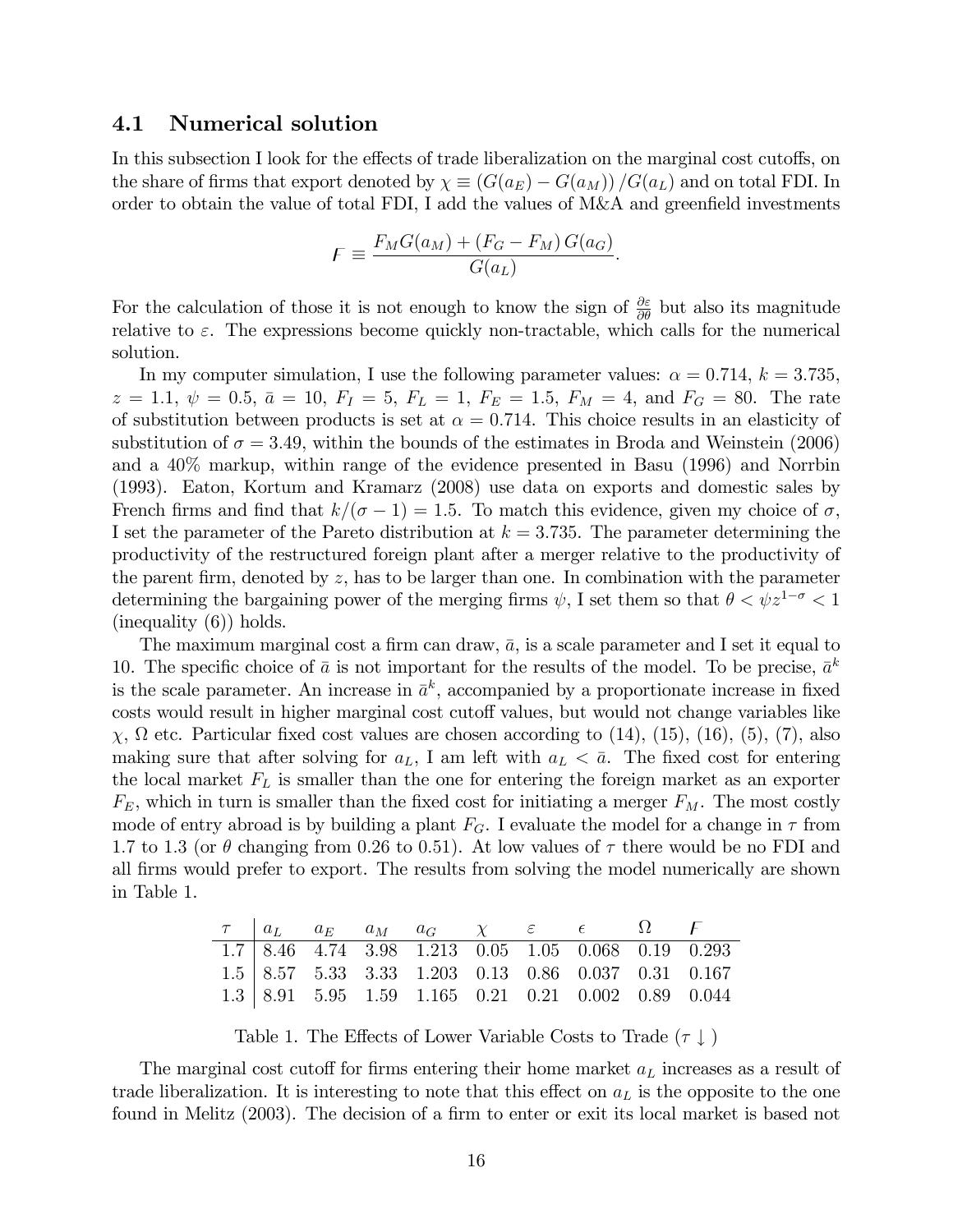only on its ability to pay the entry fixed cost but also on its exit value  $v_F$  when becoming a potential takeover target, which equals the probability of a merger times the expected gain. Lower  $\tau$  leads to an increased competition from a larger number of exporters  $(\chi \uparrow)$ , thus decreasing  $a<sub>L</sub>$  as in Melitz (2003). Lower  $\tau$  leads however also to a lower probability of being taken over  $\epsilon \downarrow$  and an altogether lower expected gain from choosing to become a takeover target  $\varepsilon \downarrow$ . This makes exit less attractive and more firms prefer to enter the local market, thus increasing  $a_L$ . The second channel is in this case stronger leading to the higher  $a_L$ .

By looking at the column for the percentage of firms that export  $\chi$ , one can see that the majority of firms are non-exporters in equilibrium. This is what Bernard et. al. (2003) find in their study of 200,000 US manufacturing plants, where only  $21\%$  report exporting. Intuitively, as exporting becomes more profitable  $\tau \downarrow$  the share of firms engaging in exporting increases  $\chi$   $\uparrow$ .

As previously shown lower transportation costs  $\tau \downarrow$  lead to a greater share of greenfield FDI in total FDI  $\Omega$   $\uparrow$ , where  $\Omega = 19\%$  at  $\tau = 1.7$  and  $\Omega = 89\%$  at  $\tau = 1.3$ . For intermediate values of  $\tau$  these number is consistent with the data reported in Head and Ries (2008), where greenfield FDI is roughly one third of total FDI. The total amount of FDI decreases  $\mathcal{F} \downarrow$  as predicted by the proximity concentration trade-off.

# 5 Conclusion

I develop a model of international trade and foreign direct investment, where FDI consists of cross-border mergers and greenfield FDI. I abstract from any strategic motives for a merger, since I work with Örms in a monopolistically competitive environment. The incentive for firms to merge comes from the transfer of technology and managerial know-how. Exporters are more productive than non-exporters. Firms that engage in FDI are more productive than exporters and within the group of FDI firms, it is the most productive ones that become greenfield investors.

The contribution of the paper is to build a model where greenfield FDI and cross-border M&A flow both ways from Home to Foreign and from Foreign to Home. In addition, it generates the result that lower variable costs to trade (which can be interpreted as greater proximity to the foreign market) increase the share of greenfield FDI in total FDI. Nocke and Yeaple (2008) obtain this result in an asymmetric country setting, where greenfield FDI flows only from the richer to the poorer country and by assuming that country proximity translates into lower fixed cost for investing abroad.

# References

- [1] Aw, Bee Yan, Sakkyun Chung and Mark J. Roberts (2000), "Productivity and Turnover in the Export Market: Micro-Level Evidence from the Republic of Korea and Taiwan (China)," World Bank Economic Review, 14, 65-90.
- [2] Basu, Susanto (1996), "Procyclical Productivity: Increasing Returns or Cyclical Utilization," Quarterly Journal of Economics, 111, 709–751.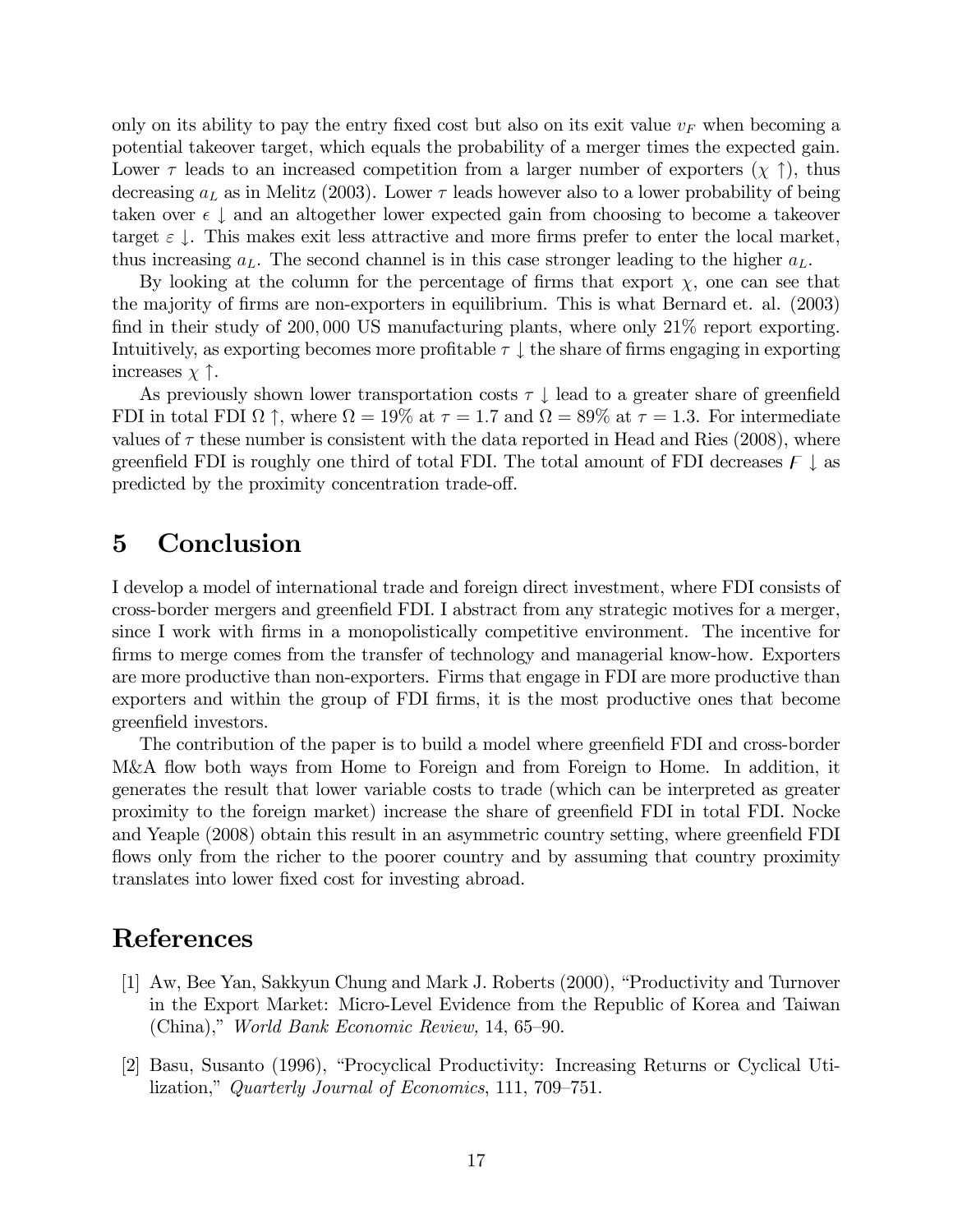- [3] Bernard, Andrew B., and J. Bradford Jensen (1999), "Exceptional Exporter Performance: Cause, Effect or Both?," Journal of International Economics, 47, 1-25.
- [4] Bernard, Andrew B., Jonathan Eaton, J. Bradford Jensen and Samuel Kortum (2003), ìPlants and Productivity in International Trade,î American Economic Review, 93, 1268-1290.
- [5] Binmore, Kenneth G., Ariel Rubinstein and Asher Wolinsky (1986), "The Nash Bargaining Solution in Economic Modelling," Rand Journal of Economics, 17, 176–188.
- [6] Bloom, Nicholas and John Van Reenen (2010), "Why Do Management Practices Differ across Firms and Countries?," Journal of Economic Perspectives, 24, 203-224.
- [7] Breinlich, Holger (2008), "Trade Liberalization and Industrial Restructuring through Mergers and Acquisitions," Journal of International Economics, 76, 254–266.
- [8] Broda, Christian and David E. Weinstein (2006), "Globalization and the Gains from Variety." Quarterly Journal of Economics, 121, 541–585.
- [9] Clerides, Sofronis K., Saul Lach and James R. Tybout  $(1998)$ , "Is Learning by Exporting Important? Microdynamic Evidence from Colombia, Mexico and Morocco,<sup>n</sup> Quarterly Journal of Economics,  $113$ ,  $903-947$ .
- [10] Conyon, Martin J., Sourafel Girma, Steve Thompson and Peter W. Wright (2002), "The Productivity and Wage Effects of Foreign Acquisition in the United Kingdom," Journal of Industrial Economics, 50, 85–102.
- [11] Del Gatto, Massimo, Giordano Mion and Gianmarco I.P. Ottaviano (2006), "Trade Integration, Firm Selection and the Costs of Non-Europe," mimeo, University of Bologna.
- [12] Eaton, Jonathan, Samuel Kortum, and Francis Kramarz (2008), "An Anatomy of International Trade: Evidence from French Firms." NBER Working Paper No.146110.
- [13] Girma, Sourafel, Richard Kneller and Mauro Pisu (2005) "Exports versus FDI: an Empirical Test," Review of World Economics, 141, 193–218.
- [14] Gugler, Klaus, Dennis C. Mueller, B.Burcin Yurtoglu and Christine Zulehner (2003), "The Effects of Mergers: An International Comparison," International Journal of Industrial Organization, 21, 625–653.
- [15] Head, Keith and John Ries (2008), "FDI as an Outcome of the Market for Corporate Control: theory and Evidence," Journal of International Economics, 74, 2–20.
- [16] Helpman, Elhanan (2006), "Trade, FDI and the Organization of Firms," Journal of Economic Literature, 44, 589–630.
- [17] Helpman, Elhanan, Mark J. Melitz and Stephen R. Yeaple (2004), "Export versus FDI with Heterogeneous Firms," American Economic Review, 94, 300–316.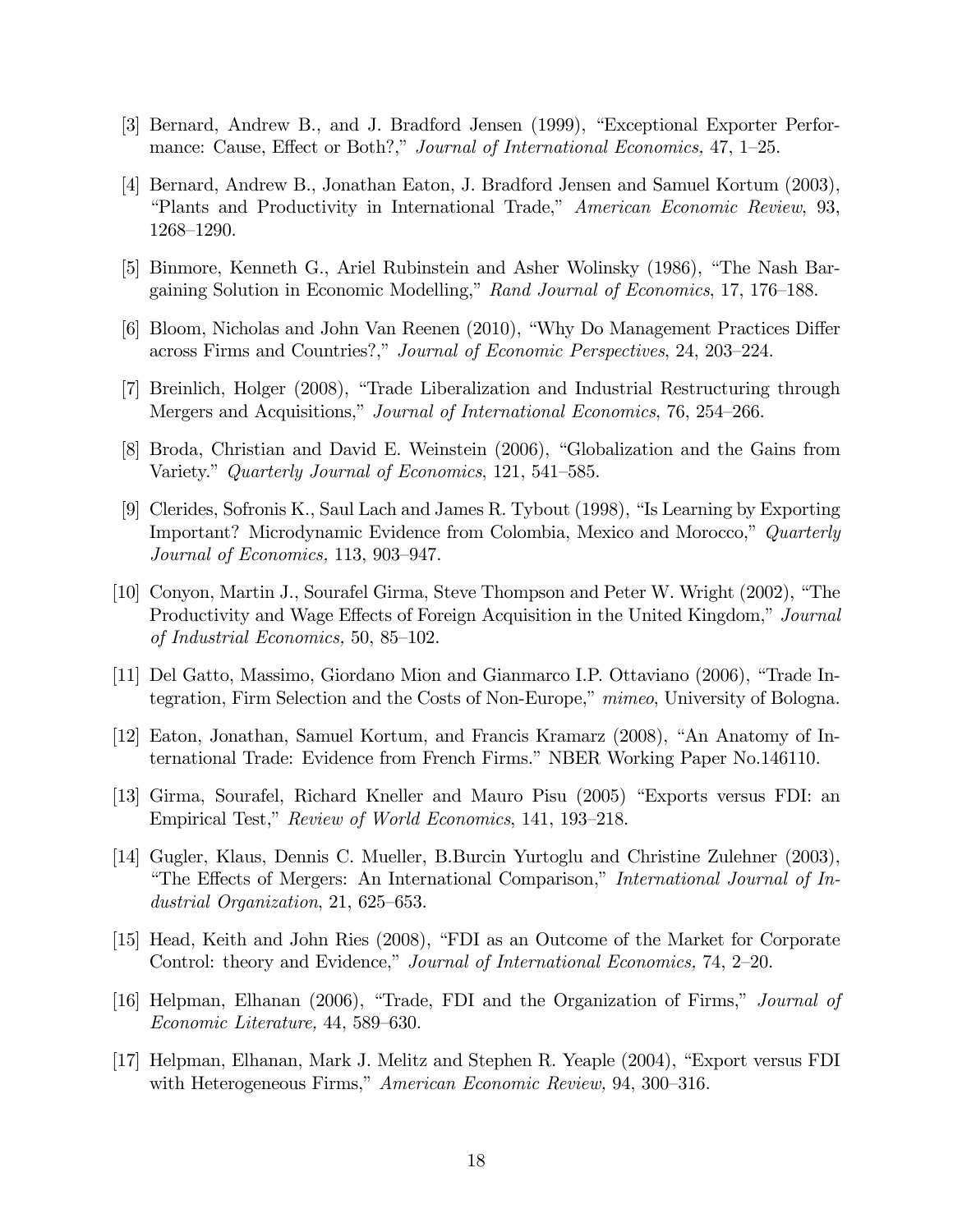- [18] Jensen, Michael C. (1988), "Takeovers: Their Causes and Consequences" Journal of  $Economic$  Perspectives, 2, 21–48.
- [19] Mandelker, Gershon (1974), "Risk and Return: The case of Merging Firms," Journal of Financial Economics,  $1, 303-335$ .
- [20] Melitz, Marc J. (2003), "The Impact of Trade on Intra-Industry Reallocations and Aggregate Industry Productivity," Econometrica, 71, 1695–1725.
- [21] Neary, Peter J. (2009), "Trade Costs and Foreign Direct Investment," *International* Review of Economics and Finance, 18, 207–218.
- [22] Nocke, Volker and Stephen Yeaple (2007), "Cross-border Mergers and Acquisitions vs. Greenfield Foreign Direct Investment: The Role of Firm Heterogeneity," Journal of International Economics, 72, 336–365.
- [23] Nocke, Volker and Stephen Yeaple (2008), "An Assignment Theory of Foreign Direct Investment," Review of Economic Studies, 75, 529–557.
- [24] Norbäck, Pehr-Johan and Lars Persson  $(2007)$ , "Investment Liberalization–Why a Restrictive Cross-Border Merger Policy Can Be Counterproductive," Journal of International Economics,  $72, 366-380$ .
- [25] Norbäck, Pehr-Johan and Lars Persson (2008), "Globalization and Profitability of Cross-Border Mergers and Acquisitions," Economic Theory, 35, 241-266.
- [26] Norrbin, Stefan C. (1993), "The Relationship between Price and Marginal Cost in US Industry: A Contradiction," Journal of Political Economy, 101, 1149–1164.
- [27] Raff, Horst, Michael Ryan and Frank Stähler (2011), "Firm Productivity and the Foreign-Market Entry Decision," University of Kiel, mimeo.
- [28] Röller, Lars-Hendrik, Johan Stennek and Frank Verboven (2006), "Efficiency Gains From Mergers," Chapter in "European Merger Control: Do We Need an Efficiency Defence".
- [29] UNCTAD (2000): "World Investment Report: Cross-Border Mergers and Acquisitions and Development," New York and Geneva, United Nations.
- [30] Werden, Gregory J. (1996), "A robust Test for Consumer Welfare Enhancing Mergers Among Sellers of differentiated Products," Journal of Industrial Economics, 44, 409 413.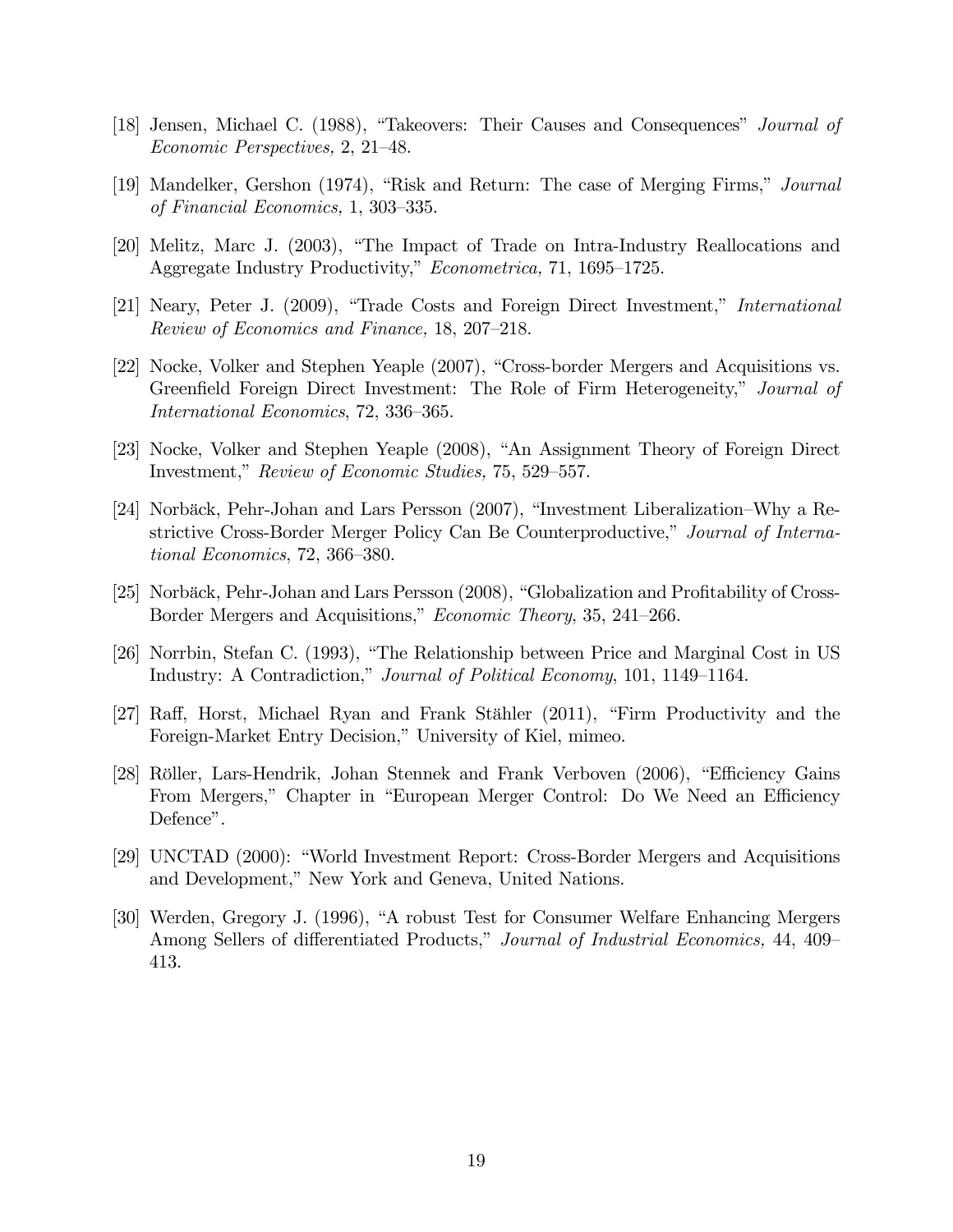# Appendix

#### The Marginal Cost Cutoffs

In this section, I find the marginal cost cutoffs. To solve for  $a_L$  I use  $f_L(a_L) = v_L(a_L) - F_L =$  $v_F \colon$ 

$$
v_L(a_L) - F_L = \epsilon (1 - \psi) z^{1 - \sigma} E \left[ v_L(a_h) \right]
$$

I substitute for  $v_L(a_L)$  using (3) and for profits using (2):

$$
\frac{\delta a_L^{1-\sigma}P^{\sigma-1}C}{\gamma}-F_L=\epsilon(1-\psi)z^{1-\sigma}\frac{\delta E\left[a_h^{1-\sigma}\right]P^{\sigma-1}C}{\gamma}.
$$

I can write

$$
\epsilon E\left[a_h^{1-\sigma}\right] = \frac{G(a_M) - G(a_G)}{1 - G(a_L)} \int_{a_G}^{a_M} a_h^{1-\sigma} \frac{g(a_h)}{G(a_M) - G(a_G)} da_h
$$
  

$$
= \int_{a_G}^{a_M} a_h^{1-\sigma} \frac{k a_h^{k-1} / \bar{a}^k}{1 - (a_L/\bar{a})^k} da_h
$$
  

$$
= \frac{k}{k - \sigma + 1} \frac{1}{\bar{a}^k - a_L^k} \left[a_h^{k-\sigma+1}\right]_{a_G}^{a_M}
$$
  

$$
= \frac{k}{k - \sigma + 1} \frac{a_M^{k-\sigma+1} - a_G^{k-\sigma+1}}{\bar{a}^k - 1}
$$
  

$$
= a_L^{1-\sigma} \epsilon,
$$

where for brevity

$$
\varepsilon \equiv \frac{k}{k - \sigma + 1} \frac{\left(a_M/a_L\right)^{k - \sigma + 1} - \left(a_G/a_L\right)^{k - \sigma + 1}}{\left(\bar{a}/a_L\right)^k - 1}
$$

:

Using this I can go back to the equation for  $a<sub>L</sub>$  and rearrange terms:

$$
a_L^{1-\sigma} = \frac{F_L}{1 - (1 - \psi)z^{1-\sigma}\varepsilon} \frac{\gamma}{\delta P^{\sigma-1}C}.
$$

This is equation (8) in the main text.

To solve for  $a_E$ , I use  $f_E(a_E) = \theta v_L(a_E) - F_E = 0$  to obtain

$$
\theta v_L(a_E) = F_E.
$$

I substitute for  $v_L(a_E)$  from (3) and for profits using (2) to obtain

$$
\frac{\delta a_E^{1-\sigma} P^{\sigma-1} C}{\gamma} = \frac{F_E}{\theta}.
$$

Rearranging terms yields equation (10) in the main text:

$$
a_E^{1-\sigma} = \frac{F_E}{\theta} \frac{\gamma}{\delta P^{\sigma-1} C}.
$$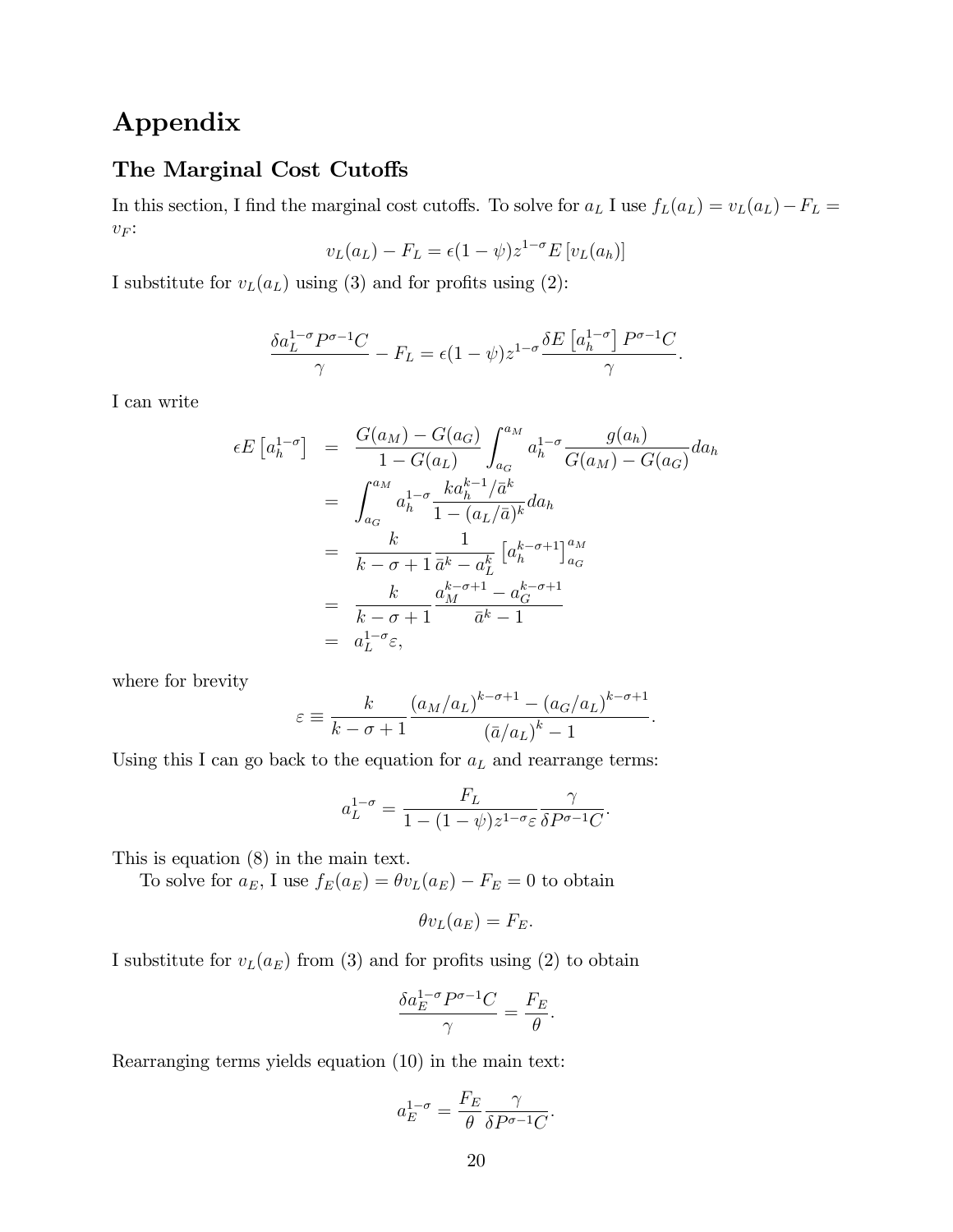To solve for  $a_M$ , I use  $f_M(a_M) = f_E(a_M)$ :

$$
\psi z^{1-\sigma} v_L(a_M) - F_M = \theta v_L(a_M) - F_E
$$

$$
v_L(a_M) = \frac{F_M - F_E}{\psi z^{1-\sigma} - \theta}.
$$

I substitute for  $v<sub>L</sub>$  using (3) and for profits using (2):

$$
\frac{\delta a_M^{1-\sigma} P^{\sigma-1} C}{\gamma} = \frac{F_M - F_E}{\psi z^{1-\sigma} - \theta}.
$$

Rearranging terms yields equation (11) in the main text:

$$
a_M^{1-\sigma} = \frac{F_M - F_E}{\psi z^{1-\sigma} - \theta} \frac{\gamma}{\delta P^{\sigma-1} C}.
$$

To solve for  $a_G I$  use  $f_G(a_G) = f_M(a_G)$ :

$$
\psi z^{1-\sigma} v_L(a_G) - F_M = v_L(a_G) - F_G
$$

$$
v_L(a_G) = \frac{F_G - F_M}{1 - \psi z^{1-\sigma}}.
$$

I substitute for  $v<sub>L</sub>$  using (3) and for profits using (2):

$$
\frac{\delta a_G^{1-\sigma} P^{\sigma-1} C}{r-g} = \frac{F_G - F_M}{1 - \psi z^{1-\sigma}}.
$$

Rearranging terms yields equation (12) in the main text:

$$
a_G^{1-\sigma} = \frac{F_G - F_M}{1 - \psi z^{1-\sigma}} \frac{\gamma}{\delta P^{\sigma-1} C}.
$$

For (13) to hold, the following three conditions must be satisfied: First, for  $a_E < a_L$  or  $a_L^{1-\sigma} < a_E^{1-\sigma}$ , (8) and (10) imply that

$$
\frac{F_L}{1 - (1 - \psi)z^{1 - \sigma_{\varepsilon}}} < \frac{F_E}{\theta}.
$$

This is condition (14) in the main text. Second, for  $a_M < a_E$  or  $a_E^{1-\sigma} < a_M^{1-\sigma}$ , (10) and (11) imply that

$$
\frac{F_E}{\theta} < \frac{F_M - F_E}{\psi z^{1-\sigma} - \theta}.
$$

This is condition (15) in the main text. Third, for  $a_G < a_M$  or  $a_M^{1-\sigma} < a_G^{1-\sigma}$ , (11) and (12) imply that

$$
\frac{F_G - F_M}{1 - \psi z^{1 - \sigma}} > \frac{F_M - F_E}{\psi z^{1 - \sigma} - \theta}.
$$

This is condition (16) in the main text.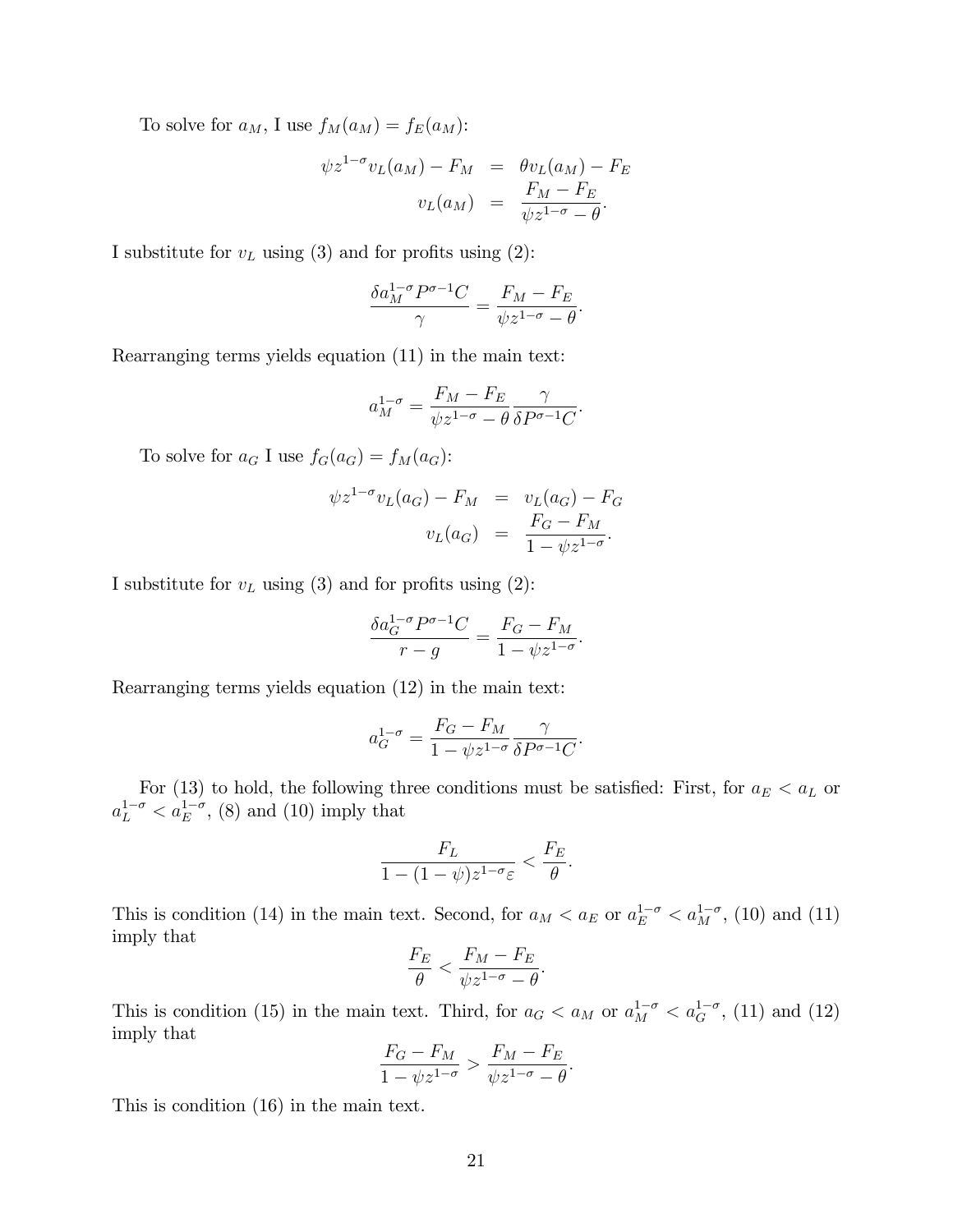#### Labor Market Clearing

I first calculate labor involved in production:

$$
L = m \left( \begin{array}{c} \int_0^{a_L} a x_L \frac{g(a)}{G(a_L)} da + \int_{a_M}^{a_E} \tau a x_E \frac{g(a)}{G(a_L)} da \\ + \int_{a_G}^{a_M} a' x' \frac{g(a_h)}{G(a_L)} da_h + \int_0^{a_G} a x_L \frac{g(a)}{G(a_L)} da \end{array} \right).
$$

To produce a variety for the local market a firm needs to use  $ax_L$  labor units. Using (1) yields  $ax_L = ap_L(a)^{-\sigma}P^{\sigma-1}C$ , where I have used aggregate consumption  $C = cL$ . I substitute for the optimal price  $p_L(a) = \frac{\sigma}{\sigma - 1} a$  to obtain  $ax_L = a^{1-\sigma} \left( \frac{\sigma}{\sigma - 1} \right)$  $\sigma - 1$  $\int_{0}^{-\sigma} P^{\sigma-1} C$ . For exporting, a firm produces with  $\tau a x_E = \tau a p_E(a)^{-\sigma} P^{\sigma-1} C$  labor units, where I use (1) to substitute for demand. Substituting for  $p_E(a) = \frac{\sigma}{\sigma - 1} \tau a$  yields  $\tau a x_E = \tau^{1-\sigma} a^{1-\sigma} \left( \frac{\sigma}{\sigma - 1} \right)$  $\sigma-1$  $\int^{-\sigma} P^{\sigma-1}C =$  $\theta a^{1-\sigma} \left(\frac{\sigma}{\sigma-1}\right)^{-\sigma} P^{\sigma-1}C$ , where I have used  $\theta \equiv \tau^{1-\sigma}$ . The local firms that were taken over by a foreign firm need  $a'x'$  units of labor. Using (1) to substitute for demand yields  $a'x' = a'p_L(a')^{-\sigma}P^{\sigma-1}C$ . I substitute for the optimal price  $p_L(a') = \frac{\sigma}{\sigma-1}a'$  to obtain  $\sigma-1$  $a'x'_L = (a')^{1-\sigma} \left(\frac{\sigma}{\sigma-1}\right)$  $\sigma-1$  $\int_{0}^{-\sigma} P^{\sigma-1}C = (za)^{1-\sigma} \left(\frac{\sigma}{\sigma-1}\right)$  $\sigma-1$  $\int_{0}^{-\sigma} P^{\sigma-1} C$ . Going back to the expression for  $L_P$ , I obtain

$$
L_P = m \left(\frac{\sigma}{\sigma - 1}\right)^{-\sigma} P^{\sigma - 1} C \left(\begin{array}{c} \int_0^{a_L} a^{1 - \sigma} \frac{g(a)}{G(a_L)} da + \theta \int_{a_M}^{a_E} a^{1 - \sigma} \frac{g(a)}{G(a_L)} da \\ + z^{1 - \sigma} \int_{a_G}^{a_M} a^{1 - \sigma} \frac{g(a)}{G(a_L)} da + \int_0^{a_G} a^{1 - \sigma} \frac{g(a)}{G(a_L)} da \end{array}\right)
$$
  
= 
$$
m \left(\frac{\sigma}{\sigma - 1}\right)^{-\sigma} P^{\sigma - 1} C \Delta.
$$

I substitute for  $P^{1-\sigma}$  to obtain

$$
L_P = \frac{m\left(\frac{\sigma}{\sigma - 1}\right)^{-\sigma} C\Delta}{m\left(\frac{\sigma}{\sigma - 1}\right)^{1-\sigma}\Delta}
$$

$$
= \frac{\sigma - 1}{\sigma}C.
$$

The full employment condition  $L = L_P + L_I$  implies that  $L = \frac{\sigma - 1}{\sigma}C + L_I$ , which in turn leads to equation (20) in the main text

$$
C = L + \frac{C}{\sigma} - L_I.
$$

To show that  $C/\sigma$  is aggregate income from profits, I integrate over the profits of all companies originating from a country and denote that value as  $\Lambda$ :

$$
\Lambda = \int_{0}^{a_{L}} \pi_{L}(a) m \frac{g(a)}{G(a_{L})} da + \int_{a_{M}}^{a_{E}} \pi_{E}(a) m \frac{g(a)}{G(a_{L})} da \n+ \int_{a_{G}}^{a_{M}} \pi_{L}(a') m \frac{g(a_{h})}{G(a_{L})} da_{h} + \int_{0}^{a_{G}} \pi_{L}(a) m \frac{g(a)}{G(a_{L})} da \n= \delta P^{\sigma-1} C m \left( \int_{0}^{a_{L}} \frac{a^{1-\sigma} g(a)}{G(a_{L})} da + \theta \int_{a_{M}}^{a_{E}} \frac{a^{1-\sigma} g(a)}{G(a_{L})} da \right) \n= \delta P^{\sigma-1} C m \Delta.
$$

Substituting for  $P^{1-\sigma}$  yields  $\Lambda = C/\sigma$ .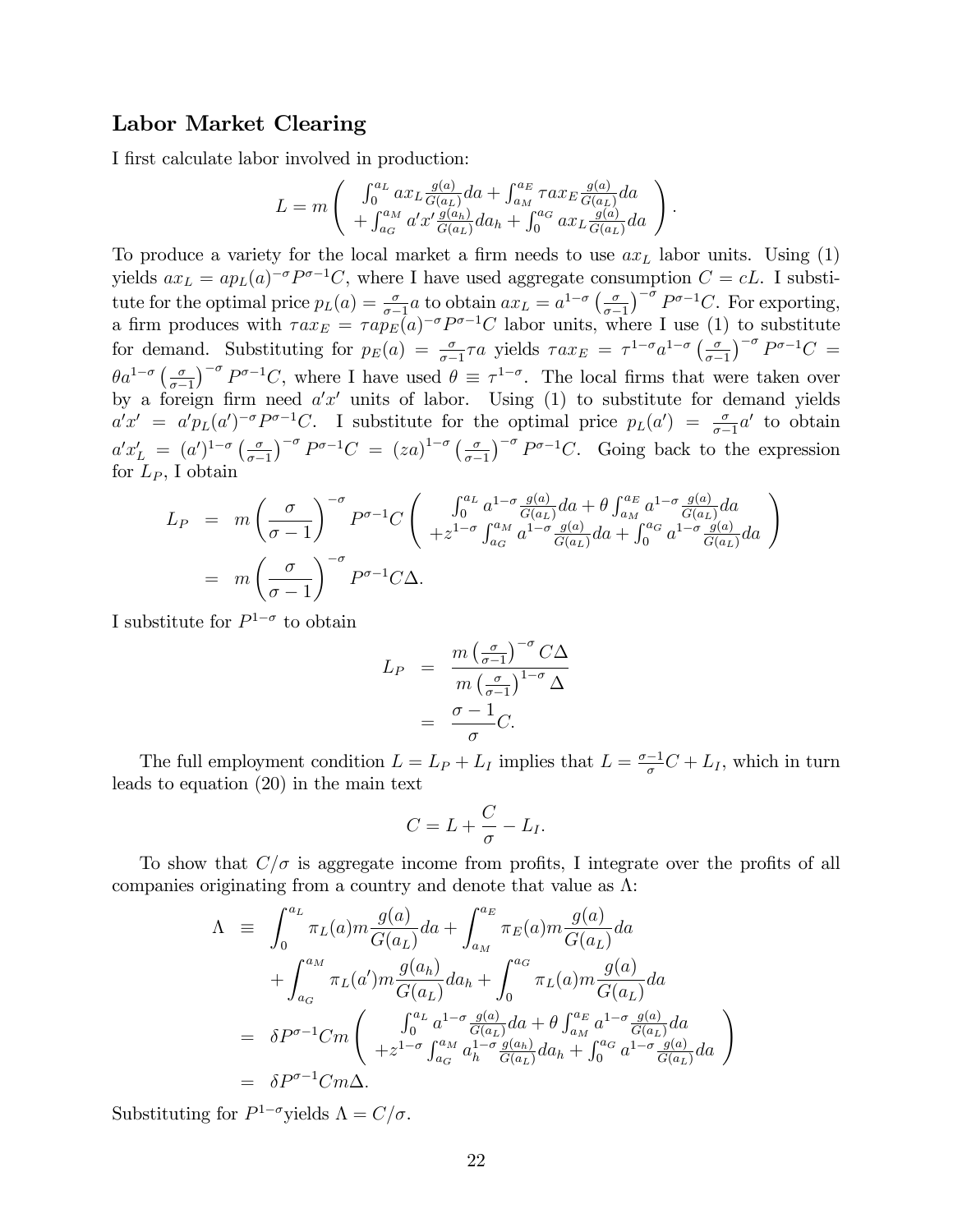## Solving the Model

Next I find an expression for  $\Delta$  in one unknown  $a_L$ . Using the properties of the Pareto distribution

$$
\frac{g(a)}{G(a_L)} = \frac{\left(ka^{k-1}/\bar{a}^k\right)}{\left(a_L^k/\bar{a}^k\right)} = \frac{ka^{k-1}}{a_L^k},
$$

and the definition for  $\Delta$  gives:

$$
\Delta = \int_0^{a_L} a^{1-\sigma} \frac{k a^{k-1}}{a_L^k} da + \theta \int_{a_M}^{a_E} a^{1-\sigma} \frac{k a^{k-1}}{a_L^k} da
$$

$$
+ z^{1-\sigma} \int_{a_G}^{a_M} a_h^{1-\sigma} \frac{k a_h^{k-1}}{a_L^k} da_h + \int_0^{a_G} a^{1-\sigma} \frac{k a^{k-1}}{a_L^k} da.
$$

The assumption that  $k > \sigma - 1$  guarantees that the integrals converge and  $\Delta$  is finite. Lower values of  $k$  would result in explosive profits for marginal costs close to zero. Using  $\eta \equiv k/(k - \sigma + 1)$  and solving the integrals yields

$$
\Delta = \frac{k}{k - \sigma + 1} \left[ a^{k - \sigma + 1} \right]_{0}^{a_{L}} \frac{1}{a_{L}^{k}} + \theta \frac{k}{k - \sigma + 1} \left[ a^{k - \sigma + 1} \right]_{a_{M}}^{a_{L}} \frac{1}{a_{L}^{k}} \n+ z^{1 - \sigma} \frac{k}{k - \sigma + 1} \left[ a^{k - \sigma + 1} \right]_{a_{G}}^{a_{M}} \frac{1}{a_{L}^{k}} + \frac{k}{k - \sigma + 1} \left[ a^{k - \sigma + 1} \right]_{0}^{a_{G}} \frac{1}{a_{L}^{k}} \n= \frac{k}{k - \sigma + 1} \left( \frac{a_{L}^{k - \sigma + 1}}{a_{L}^{k}} + \theta \frac{a_{E}^{k - \sigma + 1} - a_{M}^{k - \sigma + 1}}{a_{L}^{k}} + z^{1 - \sigma} \frac{a_{M}^{k - \sigma + 1} - a_{G}^{k - \sigma + 1}}{a_{L}^{k}} + \frac{a_{G}^{k - \sigma + 1}}{a_{L}^{k}} \right) \n= \frac{k}{k - \sigma + 1} a_{L}^{1 - \sigma} \left( 1 + \theta \left( \frac{a_{E}}{a_{L}} \right)^{k - \sigma + 1} - \left( \frac{a_{M}}{a_{L}} \right)^{k - \sigma + 1} \right) \n+ z^{1 - \sigma} \left( \frac{a_{M}}{a_{L}} \right)^{k - \sigma + 1} - \left( \frac{a_{G}}{a_{L}} \right)^{k - \sigma + 1} \right) + \left( \frac{a_{G}}{a_{L}} \right)^{k - \sigma + 1}
$$

To find  $(a_E/a_L)^{k-\sigma+1}$ , I use (8) and (10):

$$
\frac{a_E^{1-\sigma}}{a_L^{1-\sigma}} = \frac{1 - (1-\psi)z^{1-\sigma}\varepsilon}{} \frac{F_E}{F_L}
$$
\n
$$
\left(\frac{a_E}{a_L}\right)^{k-\sigma+1} = \left(\frac{1 - (1-\psi)z^{1-\sigma}\varepsilon}{}\frac{F_E}{F_L}\right)^{\frac{k-\sigma+1}{1-\sigma}}.
$$

To find  $(a_M/a_L)^{k-\sigma+1}$ , I use (8) and (11):

$$
\frac{a_M^{1-\sigma}}{a_L^{1-\sigma}} = \frac{1 - (1 - \psi)z^{1-\sigma}\varepsilon F_M - F_E}{\psi z^{1-\sigma} - \theta F_L}
$$
\n
$$
\left(\frac{a_M}{a_L}\right)^{k-\sigma+1} = \left(\frac{1 - (1 - \psi)z^{1-\sigma}\varepsilon F_M - F_E}{\psi z^{1-\sigma} - \theta F_L}\right)^{\frac{k-\sigma+1}{1-\sigma}}.
$$
\n
$$
F_H^{1,1} \left(3\right).
$$

To find  $(a_G/a_L)^{k-\sigma+1}$ , I use (8) and (12):

$$
\frac{a_G^{1-\sigma}}{a_L^{1-\sigma}} = \frac{1 - (1-\psi)z^{1-\sigma}\varepsilon}{1 - \psi z^{1-\sigma}} \frac{F_G - F_M}{F_L}
$$
\n
$$
\left(\frac{a_G}{a_L}\right)^{k-\sigma+1} = \left(\frac{1 - (1-\psi)z^{1-\sigma}\varepsilon}{1 - \psi z^{1-\sigma}} \frac{F_G - F_M}{F_L}\right)^{\frac{k-\sigma+1}{1-\sigma}}.
$$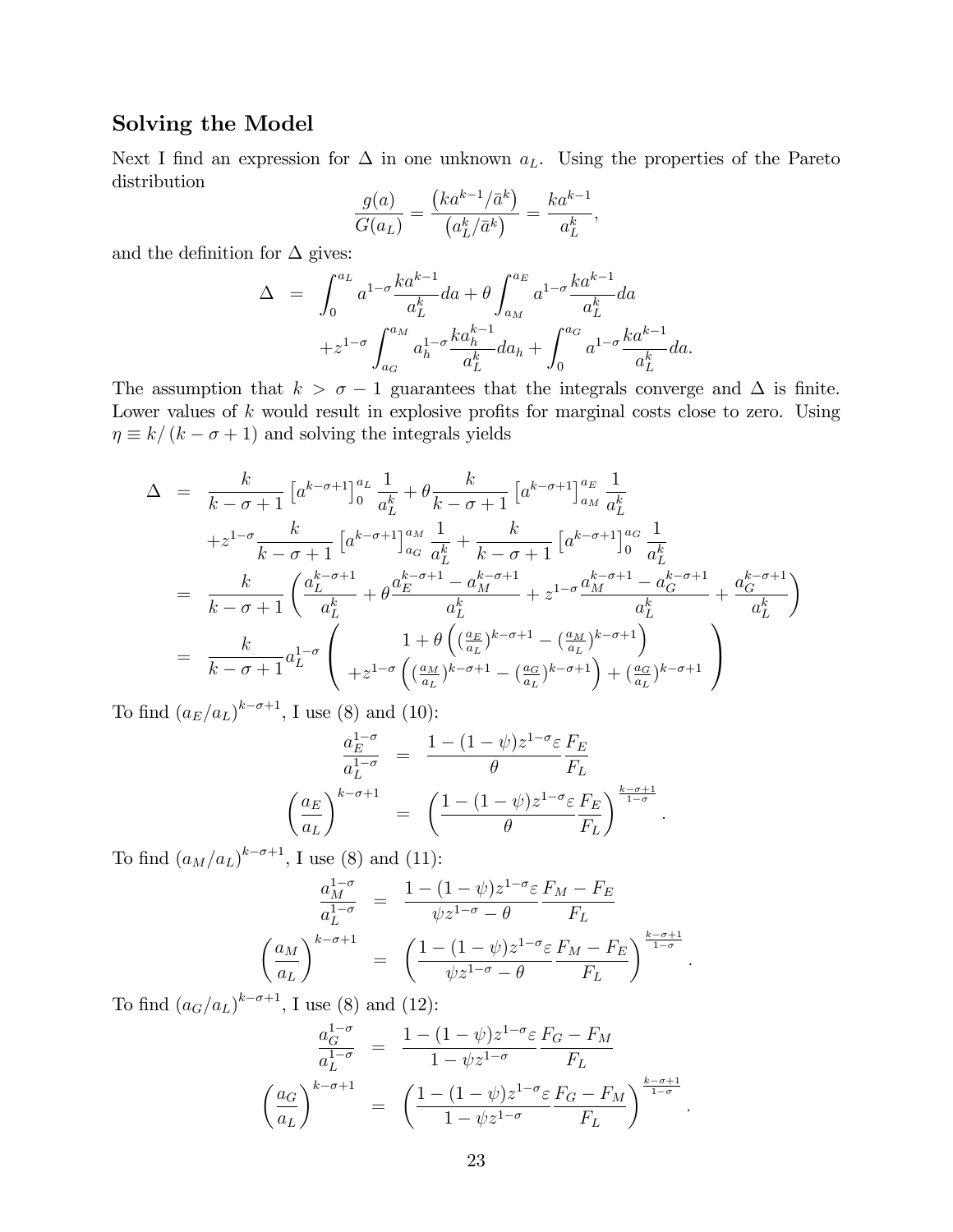I define for brevity  $\beta \equiv k/(\sigma - 1)$  and write  $\frac{k-\sigma+1}{1-\sigma} = 1 - \frac{k}{1-\sigma} = 1 - \beta$ . I substitute for the above three ratios of the threshold marginal costs into the expression for  $\Delta$  to obtain

$$
\Delta \equiv a_L^{1-\sigma} \eta \left(\begin{array}{c} 1+\theta\left(\frac{1-(1-\psi)z^{1-\sigma}\varepsilon}{\theta} \frac{F_E}{F_L}\right)^{1-\beta} + \left(z^{1-\sigma}-\theta\right) \left(\frac{1-(1-\psi)z^{1-\sigma}\varepsilon}{\psi z^{1-\sigma}-\theta} \frac{F_M-F_E}{F_L}\right)^{1-\beta} \right. \\ \left. + \left(1-z^{1-\sigma}\right) \left(\frac{1-(1-\psi)z^{1-\sigma}\varepsilon}{1-\psi z^{1-\sigma}} \frac{F_G-F_M}{F_L}\right)^{1-\beta} \right) . \end{array}\right).
$$

This is equation (24) in the main text where  $q_1()$  is the expression in brackets and is a function exogenous variables and  $a<sub>L</sub>$ .

In (17) I substitute for the cumulative distribution functions

$$
F_x = \frac{F_I}{(a_L/\bar{a})^k} + F_L + F_E \frac{(a_E/\bar{a})^k - (a_M/\bar{a})^k}{(a_L/\bar{a})^k} + F_M \frac{(a_M/\bar{a})^k - (a_G/\bar{a})^k}{(a_L/\bar{a})^k} + F_G \frac{(a_G/\bar{a})^k}{(a_L/\bar{a})^k} = F_I (\bar{a}/a_L)^k + F_L + F_E ((a_E/a_L)^k - (a_M/a_L)^k) + F_M ((a_M/a_L)^k - (a_G/a_L)^k) + F_G (a_G/a_L)^k + (F_M - F_E)(a_M/a_L)^k + (F_G - F_M) (a_G/a_L)^k.
$$

From  $(8)$ ,  $(10)$ ,  $(11)$  and  $(12)$  I know that

$$
\left(\frac{a_E}{a_L}\right)^k = \left(\frac{1 - (1 - \psi)z^{1 - \sigma_E} F_E}{\theta} \right)^{-\beta}
$$

$$
\left(\frac{a_M}{a_L}\right)^k = \left(\frac{1 - (1 - \psi)z^{1 - \sigma_E} F_M - F_E}{\psi z^{1 - \sigma} - \theta} \right)^{-\beta}
$$

$$
\left(\frac{a_G}{a_L}\right)^k = \left(\frac{1 - (1 - \psi)z^{1 - \sigma_E} F_G - F_M}{1 - \psi z^{1 - \sigma}} \right)^{-\beta}
$$

:

Substituting the above three ratios of the threshold marginal costs into the expression for  $F_x$  yields an expression in  $a<sub>L</sub>$  and exogenous variables only, which I write for brevity as  $F_x = q_2(.)$ .

#### Showing  $\frac{\partial \Omega}{\partial \theta}$  $\frac{\partial \Omega}{\partial \theta} > 0$

I use the definition of  $\Omega$  and rewrite it as

$$
\Omega = \frac{F_G G}{F_G G + F_M (M - G)}.
$$

where for brevity  $G \equiv \left(\frac{a_G}{a_L}\right)$  $a_L$  $\Big)^k$ ,  $M \equiv \Big(\frac{a_M}{a_L}\Big)$  $a_L$  $\big)^k$ . Then

$$
\frac{\partial \Omega}{\partial \theta} = \frac{F_G \frac{\partial G}{\partial \theta} (F_G G + F_M (M - G)) - F_G G (F_G \frac{\partial G}{\partial \theta} + F_M (\frac{\partial M}{\partial \theta} - \frac{\partial G}{\partial \theta}))}{(F_G G + F_M (M - G))^2}.
$$